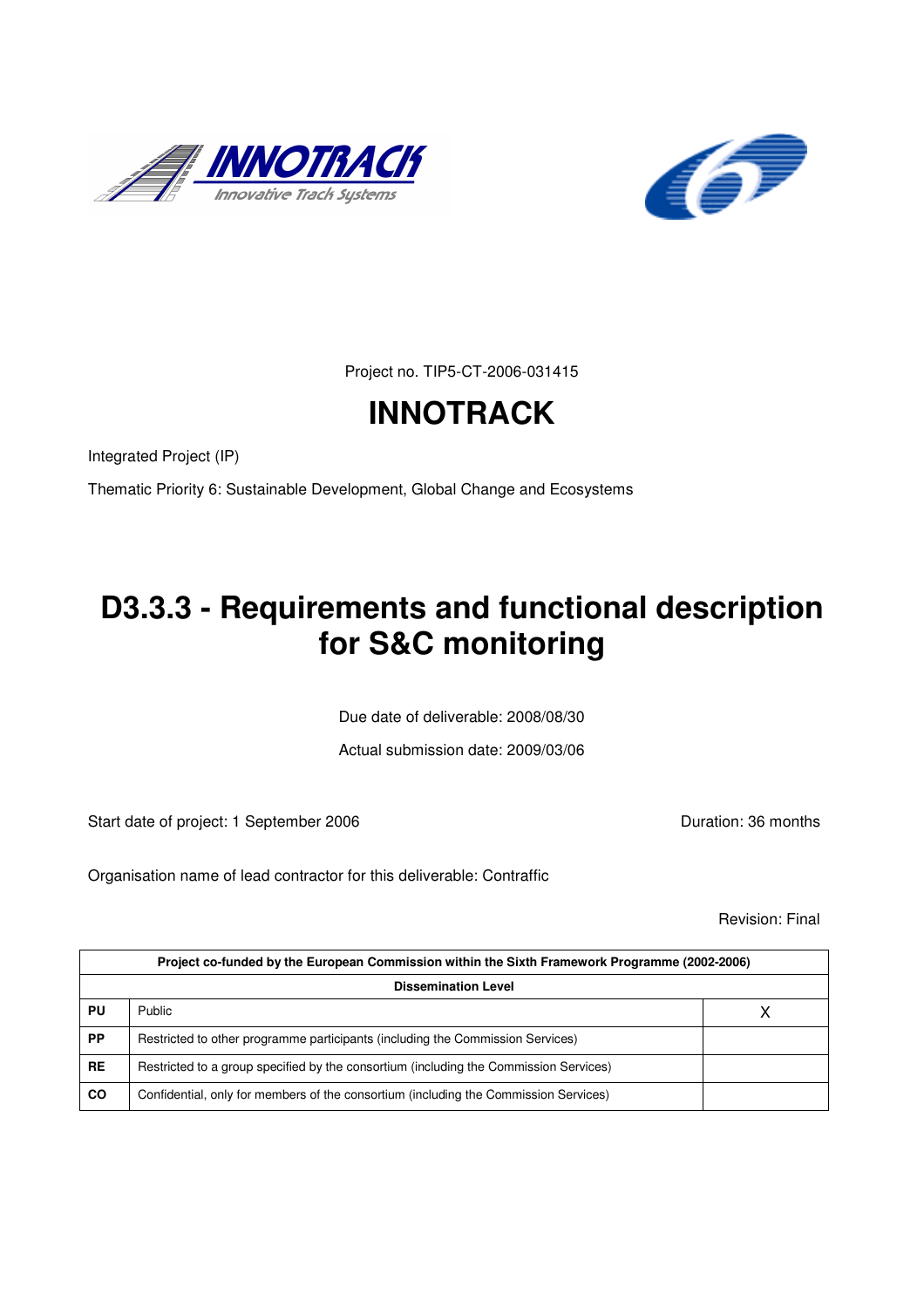# **Table of Contents**

| 1.               |                   |  |
|------------------|-------------------|--|
| 2.               |                   |  |
|                  | 2.1<br>2.2<br>2.3 |  |
| 3.               |                   |  |
|                  | 3.1<br>3.2<br>3.3 |  |
| 4.               |                   |  |
| 5.               |                   |  |
|                  | 5.1<br>5.2<br>5.3 |  |
| 6.               |                   |  |
| $\overline{7}$ . |                   |  |
| 8.               |                   |  |
|                  | 8.1<br>8.2        |  |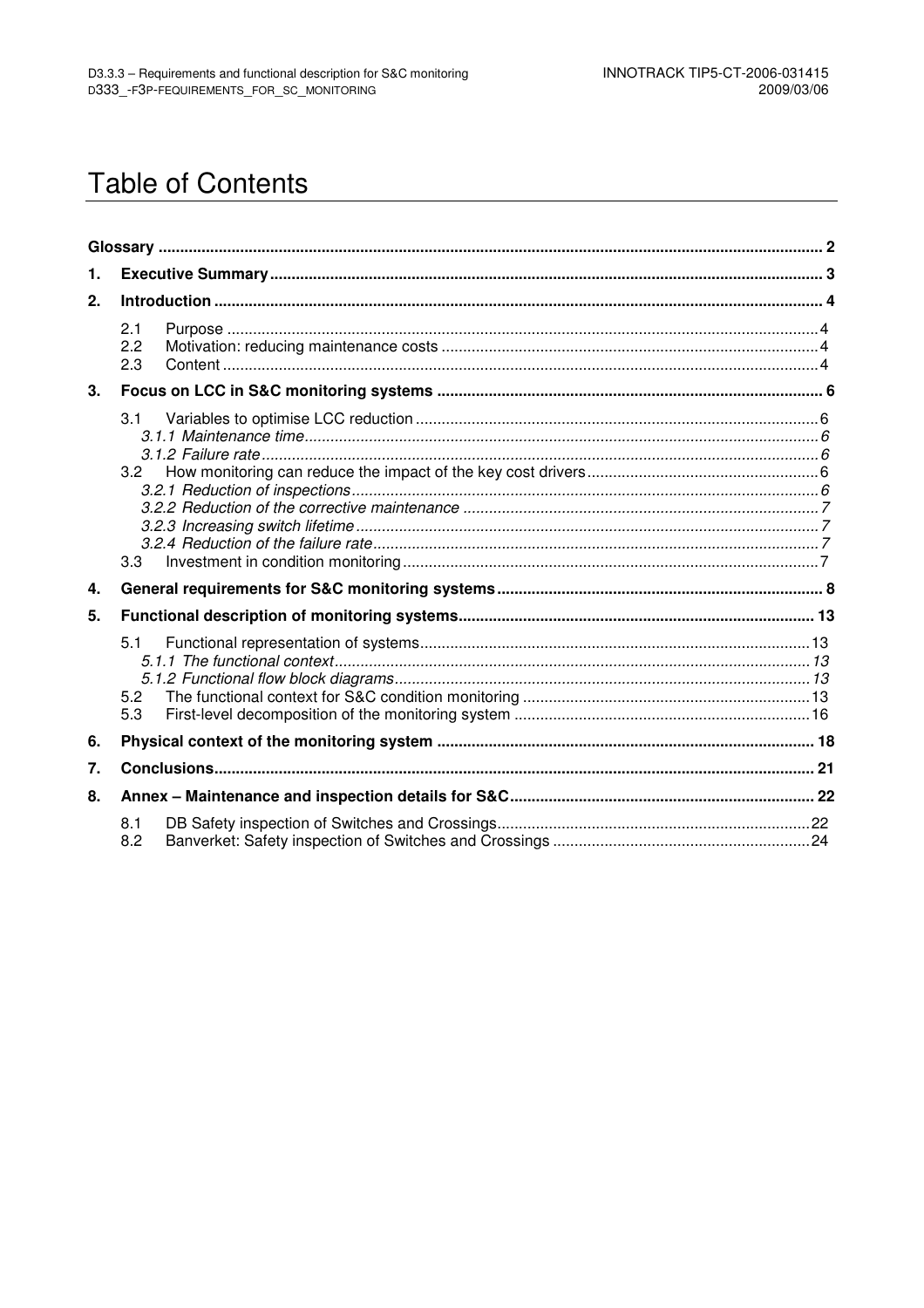# **Glossary**

| Abbreviation/acronym | <b>Description</b>                                                                                                             |
|----------------------|--------------------------------------------------------------------------------------------------------------------------------|
| Continuous parameter | A parameter which is measured by the monitoring system at regular<br>intervals and at all times                                |
| <b>DLD</b>           | Drive and Locking Devices                                                                                                      |
| <b>EFFBD</b>         | <b>Enhanced Functional Flow Block Diagram</b>                                                                                  |
| <b>FMECA</b>         | Failure Mode, Effects, and Criticality Analysis                                                                                |
| <b>LCC</b>           | Life Cycle Cost                                                                                                                |
| <b>RAMS</b>          | Reliability Availability Maintainability Safety                                                                                |
| <b>S&amp;C</b>       | Switches and Crossings                                                                                                         |
| SP <sub>6</sub>      | Sub Project n°6 from INNOTRACK project: LCC calculation                                                                        |
| Throw parameter      | A parameter which is measured by the monitoring system only when the<br>switch is being thrown from one position to the other. |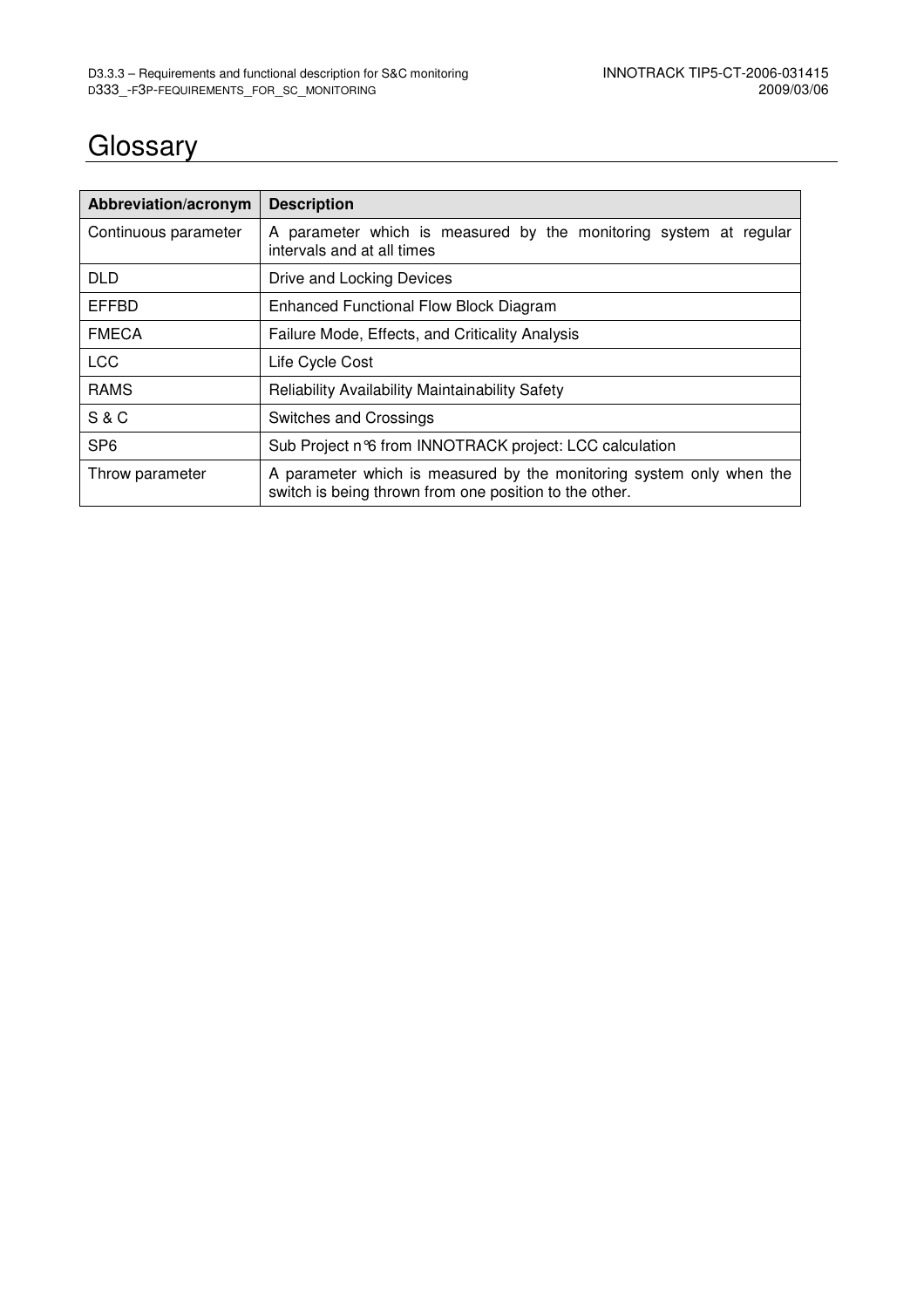## 1. Executive Summary

The objective of the Innotrack project is to find new technologies for S&C which can contribute to an overall 30% reduction in their life-cycle cost.

Around 50% of the LCC for a S&C system comes from routine maintenance, which is generally organised according to fixed periods which are determined using a conservative estimate of the amount of time it is safe to leave parts of the S&C unmaintained. This means that more money is spent than necessary, in periodic maintenance. Technical staff are also exposed to lineside hazards more than is necessary, because of the extra time they spend on site.

Additionally, these maintenance and inspection periods are not always sufficient to mitigate the risk of rightside failures. Inspection by humans often only has a superficial insight into the operation of a switch.

A more efficient approach to maintenance would be to have accurate automatic condition monitoring systems which can direct maintenance activities more efficiently by only specifying and scheduling tasks which are needed.

The requirements for automatic monitoring systems will be different depending on what equipment is to be monitored and where the system is operating. However, it has been possible to create a generalised set of requirements which can be applied globally and these are presented in section 4.

The functionality and physical architecture of the higher levels of monitoring systems have also been specified in this document. The functional architecture in section 5 shows how the system is expected to interact with its environment, and includes a description of the inputs and outputs. The possible physical architecture is described in section 6.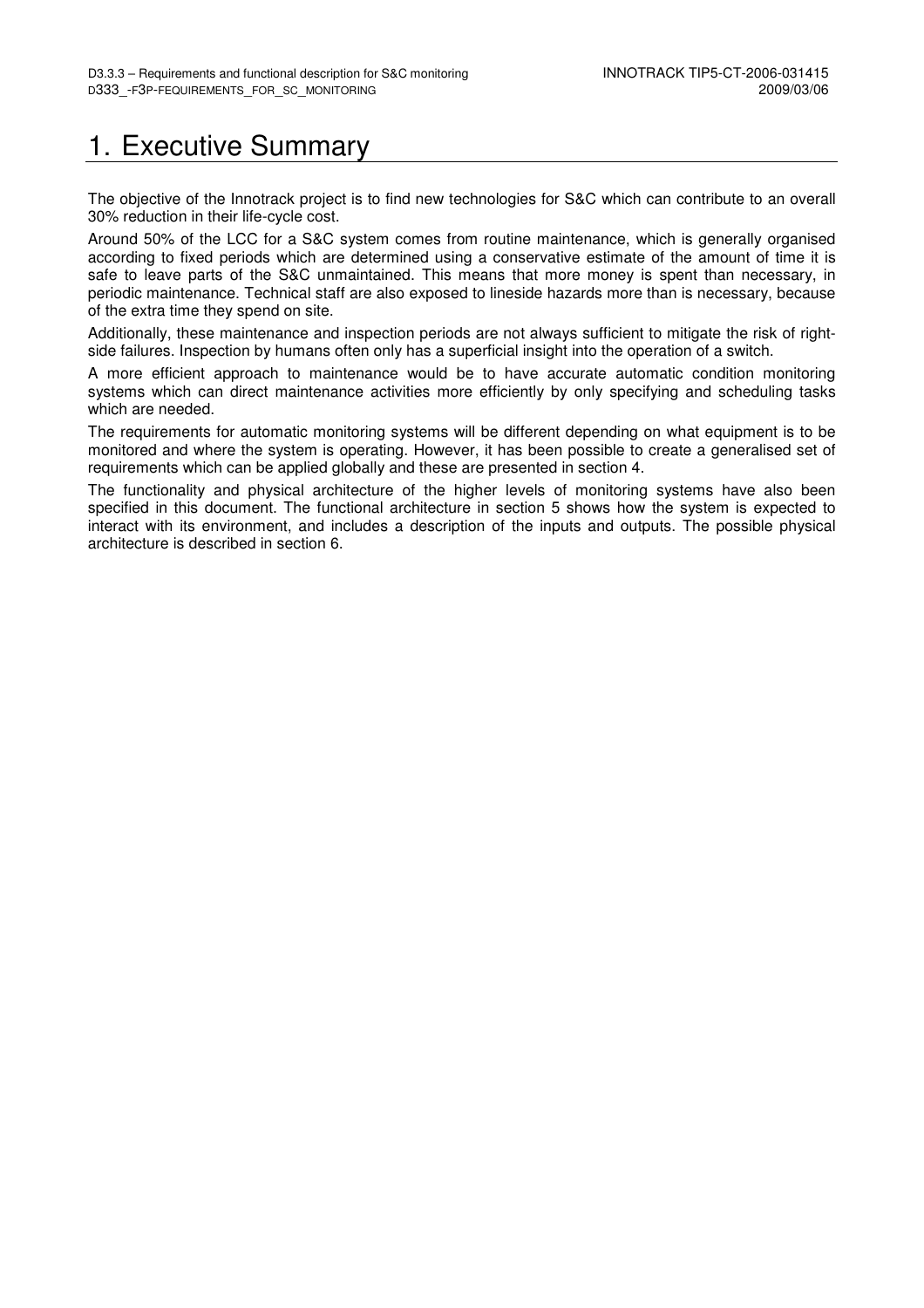# 2. Introduction

## 2.1 Purpose

This document aims to guide the design of new monitoring systems for switches and crossings. It contains a minimal set of general requirements which should be fulfilled by new S&C monitoring systems. The requirements are supported by diagrams which specify the minimum functionality of a S&C monitoring system.

### 2.2 Motivation: reducing maintenance costs

Maintenance tasks performed on S&C can be put into one of two categories:

Safety-critical tasks

Failure to complete these tasks properly can lead to wrong-side failures. S&C components which fail wrongside have the potential to cause derailments.

• Reliability-critical tasks

Failure to complete these tasks properly can lead to right-side failures which cause disruption to train services, possibly resulting in penalty payments, loss of reputation and reduction in custom for railway stakeholders (such as infrastructure managers, contractors and service operators).

Section 8 contains summaries of the inspections and maintenance tasks carried out on S&C in Germany and Sweden.

Even if failures do not occur, inadequate maintenance can reduce the lifetime of components of S&C and reduce its performance in terms of throw speed, noise emission, power consumption, and leakage of power transmission media (in hydraulic- and pneumatic-actuated systems). This may, in turn, lead to reduced component lifetimes or increased maintenance needs, both of which increase the LCC.

S&C systems demand a large amount of periodic maintenance, most of which consists of visual inspections and measurements. These observations are needed in order to gain the most accurate understanding possible of the switch's condition and thereby to mitigate the risk of failure.

Typical switch locking systems alone require around 60<sup>1</sup> maintenance tasks including observations, adjustments (where necessary) and lubrication. These tasks are performed every 6 months to 3 years, depending on the criticality of the task and the number of throws the switch performs.

**Periodic maintenance accounts for a significant portion of the life-cycle cost of a switch-andcrossing system. Since manual condition monitoring (inspection and measurement by technical staff) forms a large part of this cost, there is clearly a large potential to reduce the LCC of S&C by performing some of the previously manual condition monitoring tasks with new automatic systems. The maintenance costs for DLD components have been studied on two examples in two countries. The result is documented in deliverable D 3.2.1** 

### 2.3 Content

j

Section 3 sets out the general requirements for S&C condition monitoring. Each requirement has been written with the intention of being as clear as possible. Where a requirement is not a single, testable

<sup>&</sup>lt;sup>1</sup> Source: Deutsche Bahn maintenance schedule for Klinkenverschluss (pin locking mechanism)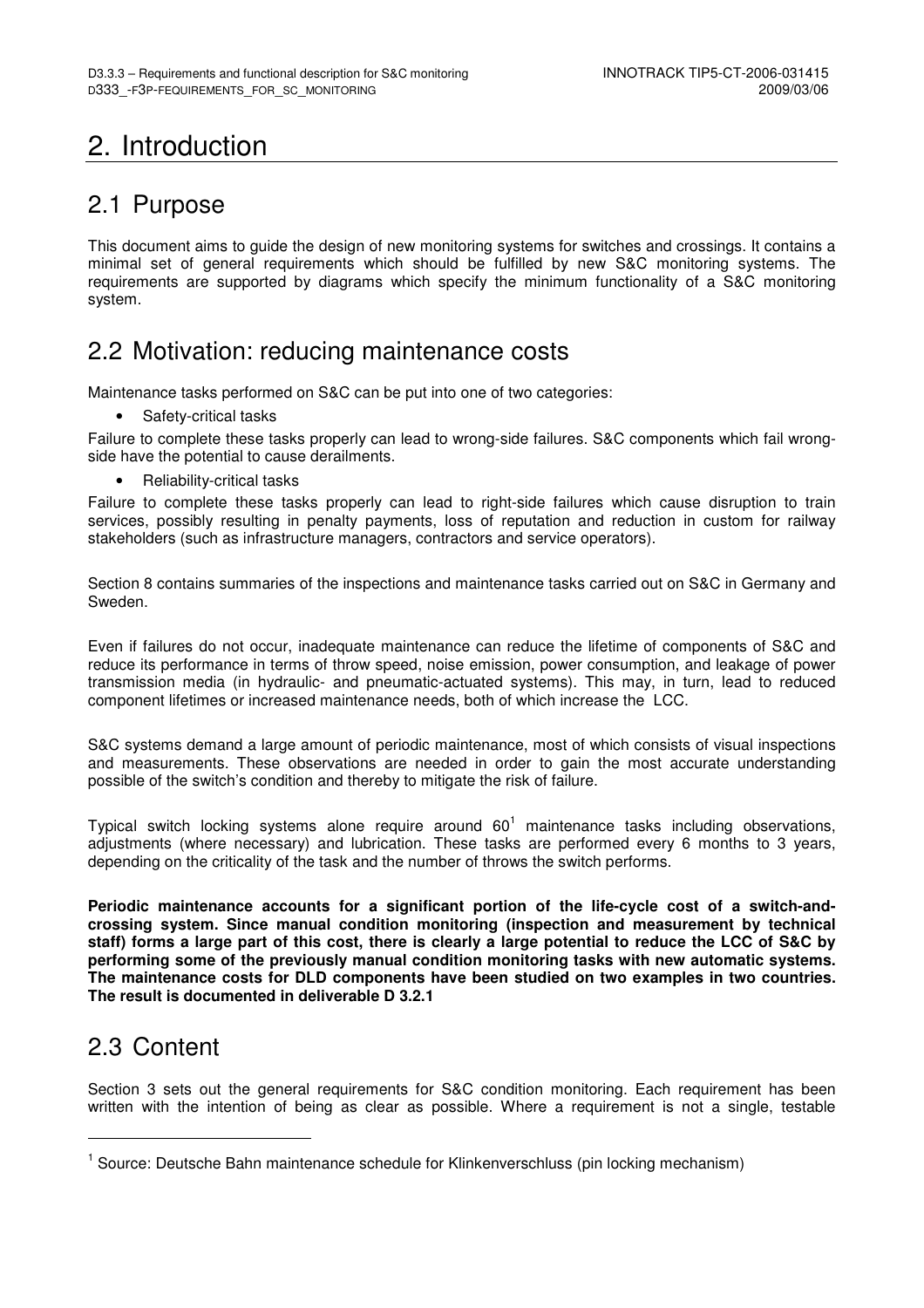statement, it has been refined by creating child requirements which refer to the original one and each cover a small part of the scope of the original requirement.

Mandatory requirements are marked with the letter 'M'; if this letter is not present next to a requirement, then it is a preference (optional) requirement.

The term "the switch" refers to any switch monitored by the system.

Section 5 describes the functional context in which the monitoring system is expected to operate. This representation can be used as a starting point for system design.

This document represents some of the early work needed to develop new monitoring systems. The internationally-recognised 'V' model for system development is shown in Figure 1 along with section references for this document, to give some reference for what part of the design process is addressed in each section.



**Figure 1 - 'V' model for systems engineering design process**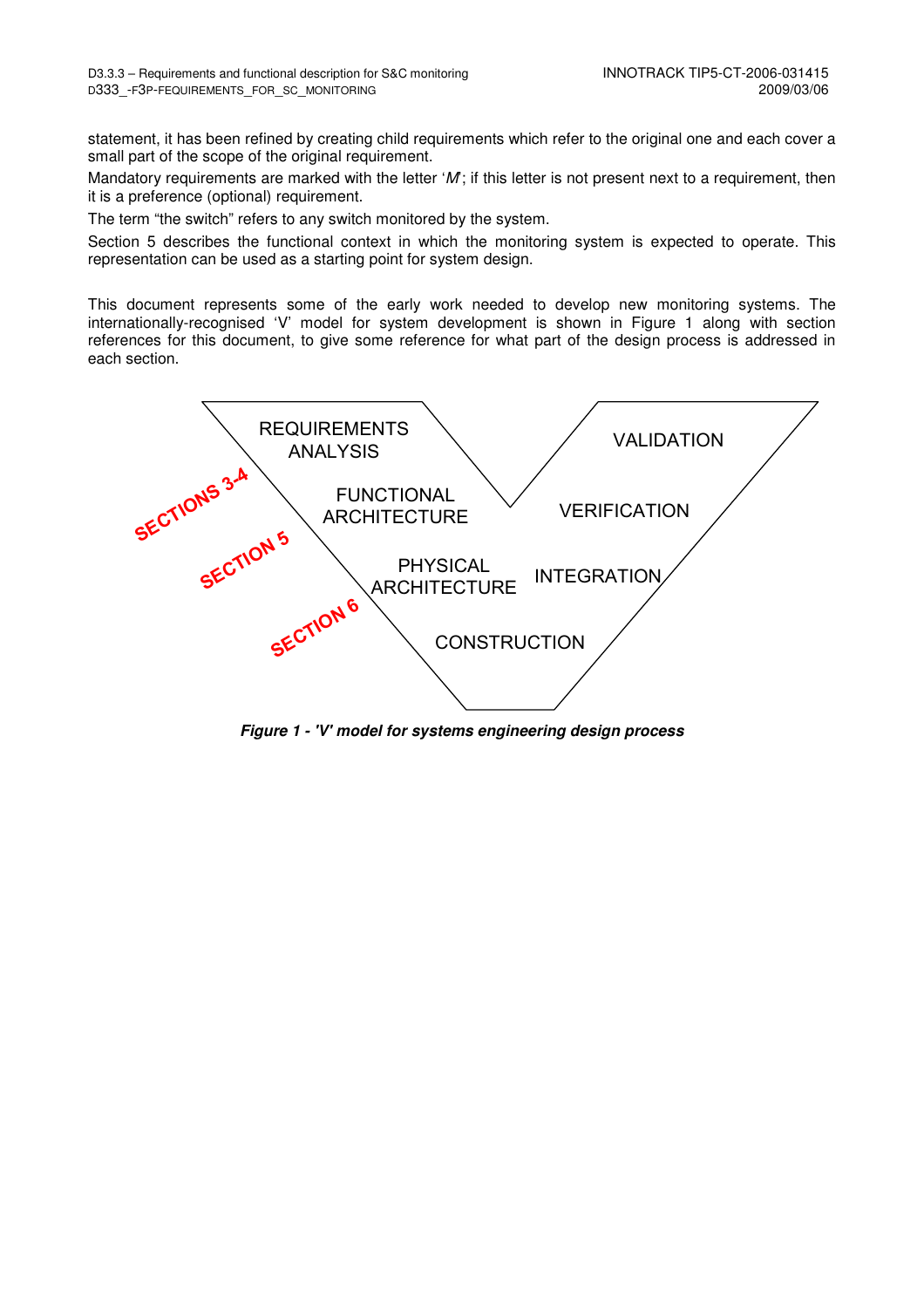# 3. Focus on LCC in S&C monitoring systems

It is important to quantify the reduction of LCC which can be achieved by introducing monitoring systems for S&C.

A spreadsheet-based tool was developed in SP6 to assist in determining the possible reductions in LCC. A cost structure was defined with 4 topics: procurement, services, maintenance and availability. The tool focuses on some costs related to the monitoring system and these costs are classified by the cost structure.

The reference system is a turnout without a monitoring system and the optimized system is a turnout with monitoring system.

The data set used in the tool is an average view of the European infrastructure. The goal of this work was not to make the LCC calculation but rather to define the requirements of a monitoring system in terms of LCC reduction.

The LCC calculation will be done achieved in SP6 with data from throughout Europe.

## 3.1 Variables to optimise LCC reduction

Two key factors influence life-cycle cost, from a maintenance point of view. These are the cost of time spent in maintenance, and the indirect costs incurred as a result of delays caused by failures.

Another aspect is the cost of large components and raw material. This cost may be significantly reduced by using a monitoring system and avoiding or preventing the deterioration of components such as the switch blade. Accurate condition monitoring can reduce the amount of components which are exchanged unnecessarily in attempts to correct faults which have been incorrectly diagnosed.

### 3.1.1 Maintenance time

Monitoring systems must be supervised by humans, for the foreseeable future, and this requires the time of trained technicians. However, much time can be saved in avoiding inspections, manual diagnosis and unnecessary periodic maintenance if an accurate condition monitoring system is introduced. The time saved by the system must be many times larger than the time technicians must spend learning the operation of the monitoring system, and supervising it when it is operating.

### 3.1.2 Failure rate

The failure of S&C installations can cause large-scale disruption to train services. In a deregulated environment this leads to the payment of penalties, which are usually calculated on the basis of delay minutes. Each delay minute represents a single train being delayed for one minute – on a busy route a single disruptive incident may delay many trains and therefore incur a high cost in delay minutes. By identifying faults early, failures can be avoided, not only reducing delay minutes but also the extra cost of finding technical staff to make repairs at short notice.

### 3.2 How monitoring can reduce the impact of the key cost drivers

### 3.2.1 Reduction of inspections

Currently, most inspections are carried out at the switch site by experienced maintainers, using mechanical tools. The potential for reducing time spent by maintainers on these tasks depends on the technology available, that is, what variables can be remotely monitored, and what can be inferred from them about the state of the switch. This leads to a potential reduction in the number of inspections required.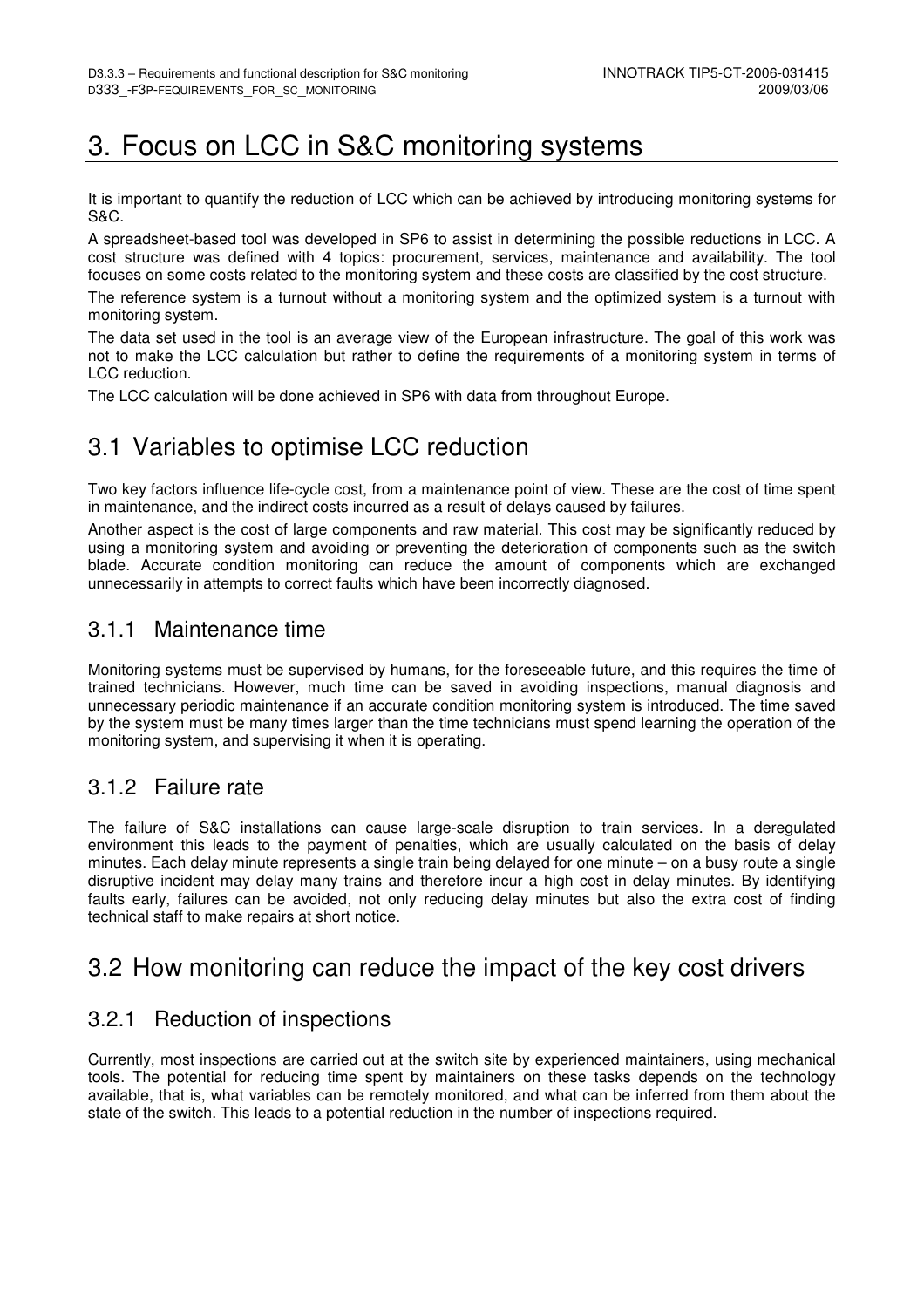By using modern remote access technology, the cost of the time spent is also reduced (since on-site inspection, with its safety arrangements and transport, is much more expensive than off-site supervision of monitoring).

### 3.2.2 Reduction of the corrective maintenance

An optimal maintenance regime would focus on preventive maintenance and objective (i.e. automated) condition monitoring, replacing some of the unavoidably subjective inspections by human maintainers. Corrective maintenance must often be arranged in a hurry, to correct a failure which is causing a delay. This adds to the cost because resources must be obtained at premium cost. Rushed repairs may also need to be revisited later for further work. Since the state of health of a switch is worse when it has eventually failed than it is when a fault is slowly developing, the cost of repairs is likely to be higher as well.

### 3.2.3 Increasing switch lifetime

Maintenance is likely to be more efficient with a monitoring system. Components like the switch, the frog and the DLD will be kept in a better condition, providing the opportunity to increase the life of the components of the turnout. The benefit is an increase in the residual value of the asset. There is little evidence currently available to support this idea, but it is intuitively true and it seems likely that future experience with condition monitoring systems will show that switches can be kept in service longer if they are more efficiently maintained.

### 3.2.4 Reduction of the failure rate

The primary purpose of monitoring systems is to reduce the failure rate by sending alarms before the failure occurs. The capabilities of monitoring systems should be adjusted for the failure modes which cause the most delays, in order to reap the maximum benefit. The parameters to monitor and the analysis capabilities used should be tailored for each switch installation according to what failure modes are prevalent at that location.

### 3.3 Investment in condition monitoring

Monitoring systems can be configured with varying levels of capability, with corresponding variation in the cost of installation. The capability of the monitoring system should therefore be matched closely to the potential savings in maintenance and reliability. For example, relatively low levels of monitoring capability can bring large benefits when installed on heavily-used switches or those with known reliability problems. On the other hand, it brings little benefit to install high levels of monitoring capability on rarely-used or exceptionally reliable switches. However, it is also desirable to make expansion as easy as possible, should the circumstances change at a particular site.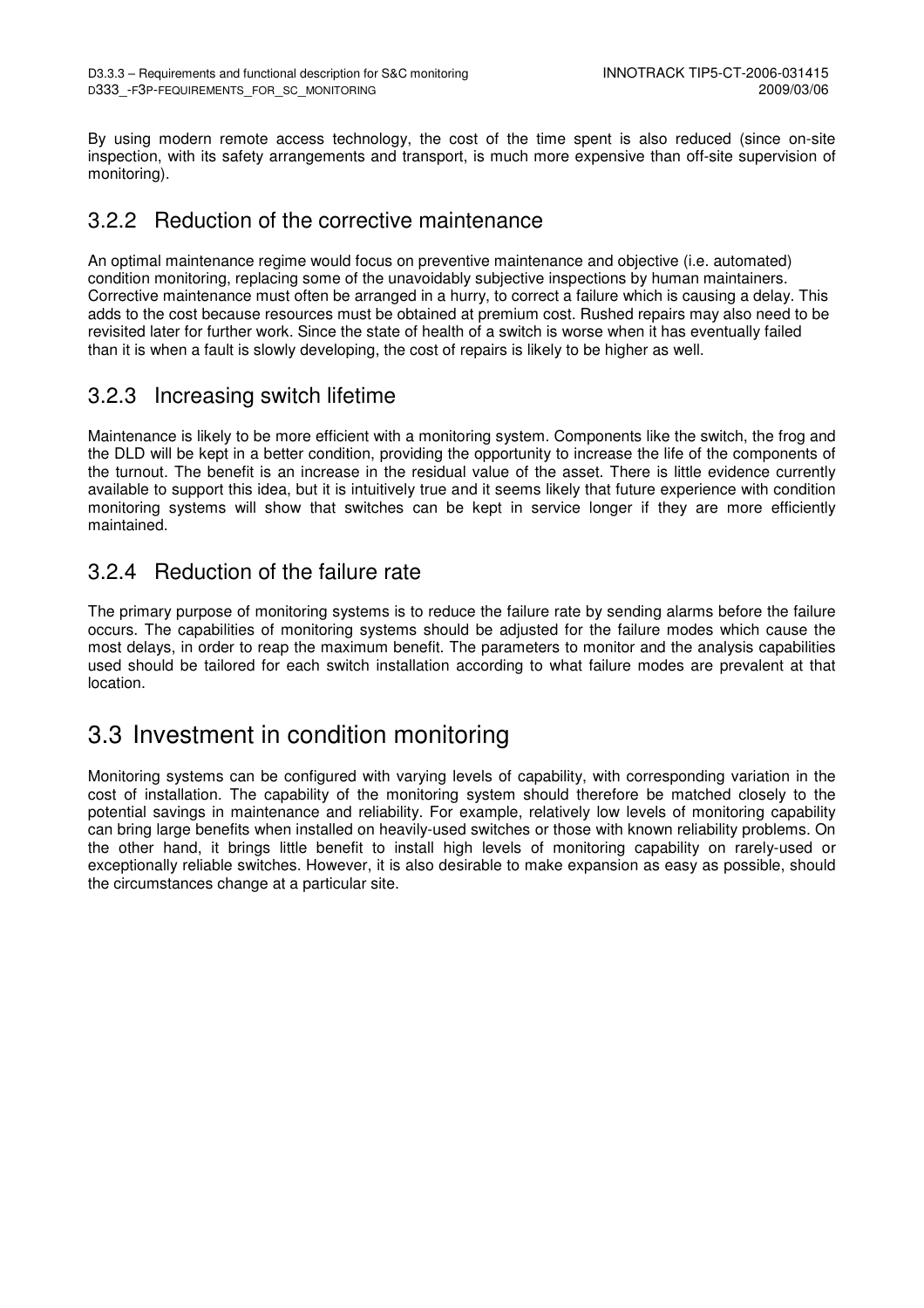# 4. General requirements for S&C monitoring systems

| R1               | М | <b>Communications interface</b>                                                                                                                                                                                                                                                                                                                                                                                                                                                                                                            |  |
|------------------|---|--------------------------------------------------------------------------------------------------------------------------------------------------------------------------------------------------------------------------------------------------------------------------------------------------------------------------------------------------------------------------------------------------------------------------------------------------------------------------------------------------------------------------------------------|--|
| Description      |   | The system shall have a standard communications interface.                                                                                                                                                                                                                                                                                                                                                                                                                                                                                 |  |
| Rationale        |   | This will promote interoperability between systems installed by different<br>manufacturers or at different times.                                                                                                                                                                                                                                                                                                                                                                                                                          |  |
| R <sub>1.1</sub> | М | Communications interface - physical and data link layers                                                                                                                                                                                                                                                                                                                                                                                                                                                                                   |  |
| Description      |   | The system shall have an Industrial Ethernet communications interface.                                                                                                                                                                                                                                                                                                                                                                                                                                                                     |  |
| Rationale        |   | Industrial Ethernet enables the exchange of safety and non safety-critical<br>messages and commands on one physical data line. Telecommunications and<br>signalling are likely to include this technology in the near future. Industrial<br>Ethernet can reduce cabling costs and improve access to data. More details<br>on this are given in D 3.2.3.                                                                                                                                                                                    |  |
| R <sub>1.2</sub> | M | Communications interface - message formats                                                                                                                                                                                                                                                                                                                                                                                                                                                                                                 |  |
| Description      |   | The system shall send and receive messages on the standard interface in an<br>agreed standard file format.                                                                                                                                                                                                                                                                                                                                                                                                                                 |  |
| Rationale        |   | This will allow monitoring systems to be made up from components made by<br>different manufacturers.                                                                                                                                                                                                                                                                                                                                                                                                                                       |  |
| R1.3             | М | Communications interface - communication with external systems                                                                                                                                                                                                                                                                                                                                                                                                                                                                             |  |
| Description      |   | The monitoring system shall communicate with external systems using an<br>agreed standard XML file format.                                                                                                                                                                                                                                                                                                                                                                                                                                 |  |
| Rationale        |   | This will allow other infrastructure systems to have access to the data<br>collected by the S&C monitoring system, reducing the duplication of effort and<br>components. For example, if the ambient temperature at a switch location can<br>be used as an accurate ambient temperature for another monitoring system, it<br>makes sense for that data to be made available to other systems, rather than<br>for another temperature sensor to be installed.<br>XML is a format which is already a well defined standard in widespread use |  |
|                  |   | and is readily compatible with Web-based applications, making it a suitable<br>standard choice for this application.                                                                                                                                                                                                                                                                                                                                                                                                                       |  |
| <b>R2</b>        | М | <b>Condition evaluation</b>                                                                                                                                                                                                                                                                                                                                                                                                                                                                                                                |  |
| Description      |   | The system shall continuously evaluate the condition of the switch, using data<br>measured from sensors at switch sites.                                                                                                                                                                                                                                                                                                                                                                                                                   |  |
| Rationale        |   | This will help maintenance staff to predict failures, or to respond more<br>effectively when failures occur.                                                                                                                                                                                                                                                                                                                                                                                                                               |  |
| R <sub>2.1</sub> | М | Custom monitoring rules                                                                                                                                                                                                                                                                                                                                                                                                                                                                                                                    |  |
| Description      |   | The system shall allow custom fault detection rules to be created by users.                                                                                                                                                                                                                                                                                                                                                                                                                                                                |  |
| Rationale        |   | Countries and network companies have different capabilities and staff to<br>perform data analysis. They also have different varieties of equipment for the<br>same functions. This means that an adaptable approach to fault detection and<br>diagnosis is required.                                                                                                                                                                                                                                                                       |  |
| R2.2             | М | Detection of increased driving force                                                                                                                                                                                                                                                                                                                                                                                                                                                                                                       |  |
| Description      |   | The system shall display an indication to the user when the driving force for a<br>switch throw shows an increasing trend.                                                                                                                                                                                                                                                                                                                                                                                                                 |  |
| Rationale        |   | The driving force is a key indicator of incipient faults in a DLD component or<br>the switch itself. The detection of such a trend enables preventative                                                                                                                                                                                                                                                                                                                                                                                    |  |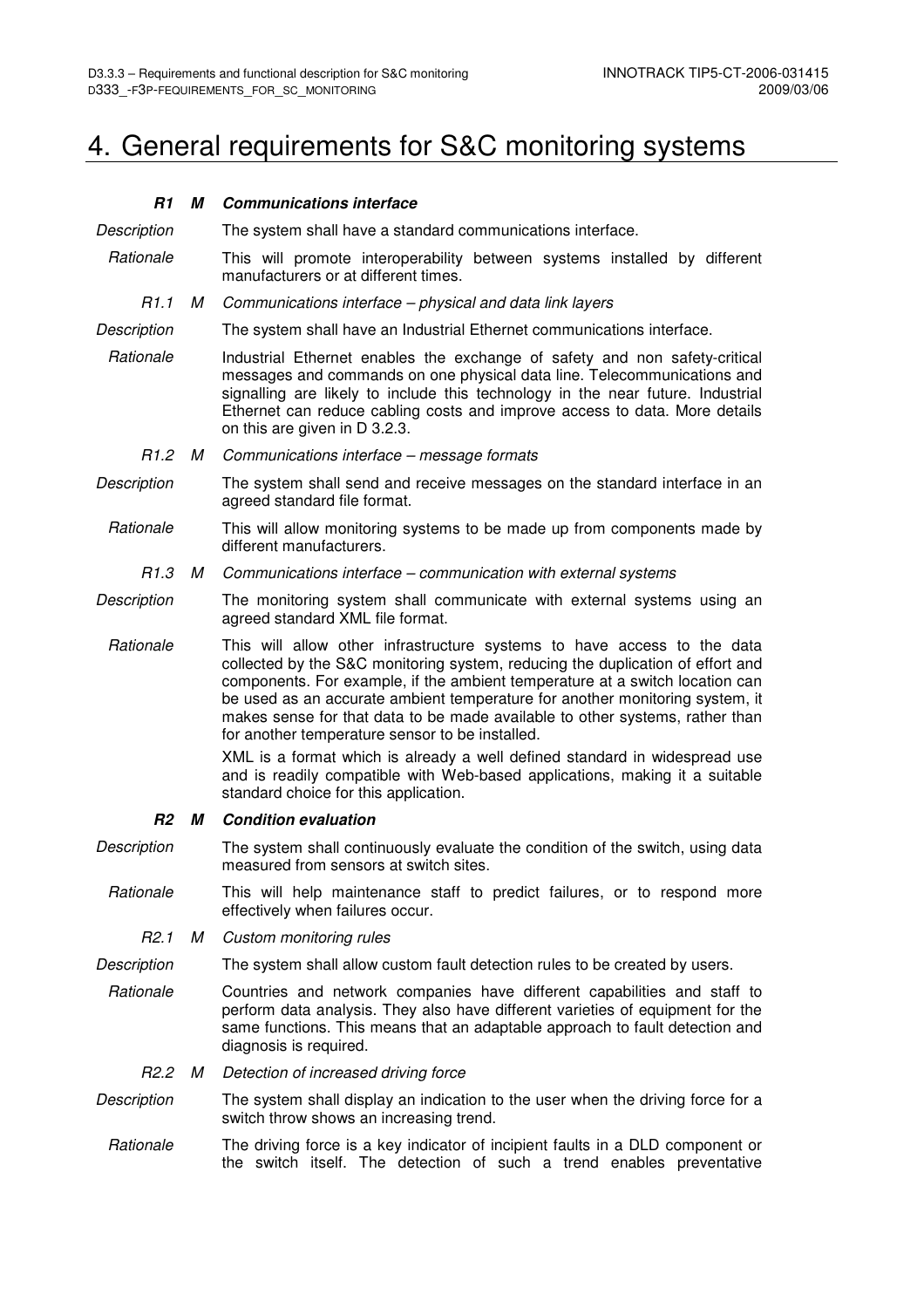maintenance tasks to be applied before the system fails and downtime occurs. This requirement helps to improve reliability and reduce the operational cost.

Infrastructure operators commonly apply thresholds for the maximum force in the drive when they install switches. Alarms raised on the increase of the maximum force are therefore very relevant to maintainers and can indicate a serious problem.

R2.3 M Detection of incipient faults

Description The system shall detect incipient faults in the switch.

- Rationale Incipient faults develop slowly but can cause failures. If the system can detect them in the early stages of development, maintenance can be scheduled before a failure occurs, which avoids delays to train services. Knowledge of the type of incipient failure enables the accurate planning of maintenance action.
	- R2.4 M Isolation of incipient faults
- Description The system shall determine which component in the switch is faulty when an incipient fault is detected.
- Rationale The switch contains many mechanical components that may be damaged or at least need to be adjusted. The required replacement parts can be obtained in advance, and the downtime for the repair can be estimated.

### R2.5 Determination of maintenance intervals

- Description The system shall be able to determine the required dates for maintenance tasks to be carried out.
	- Rationale If the condition monitoring system is reliable, the service intervals can be extended and the service tasks synchronised with safety critical maintenance tasks. For instance a fixed safety inspection can be carried out at the same time as the replacement of a faulty unit or maintenance of the component, reducing the amount of time maintainers need to spend on site.
		- R2.6 M Reporting of operations since last inspection
- Description The system shall be capable of reporting the number of throws a switch has performed since its last inspection.
- Rationale The frequency of the switch use corresponds with the wear and tear of parts. This capability gives the infrastructure manager greater visibility of the use of assets on the network.
	- R2.7 M Reporting of parameters
- Description The system shall be capable of creating a custom report to display the user's choice of parameters for any switch operations (including single operations or ranges of operations, to be specified by the user) in the data record.
- Rationale The flexibility of the report gives the users the opportunity to quickly familiarise themselves with a switch's individual performance, to diagnose faults using their own knowledge of certain parameters, and to gain a deeper understanding of the switch's operation.

This can aid staff installing the switch as well, as a custom report could be created to compare measured parameters with a reference data set, to check a switch has been installed correctly.

#### R2.7 M Reporting of condition monitoring results

Description The system shall be capable of creating a custom report to display the user's choice of condition monitoring results for any switch operations (including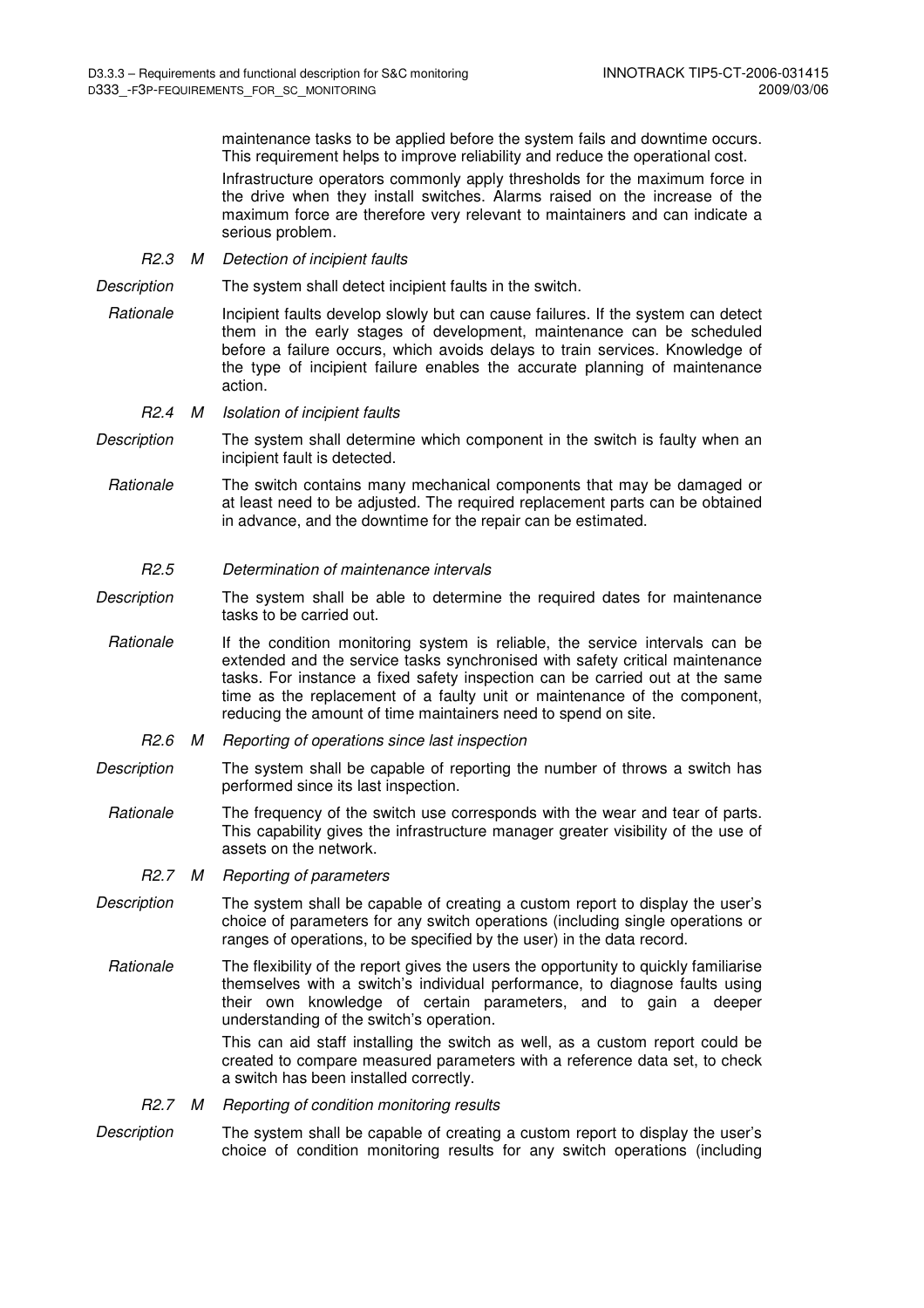single operations or ranges of operations, to be specified by the user) in the data record.

Rationale A flexible reporting system allows users to match condition monitoring results to the parameters measured at any one time. This promotes better understanding among users and allows them to create new rules for diagnosis.

> This capability can also help staff in the validation and commissioning of switches.

#### **R3 M Monitoring of key parameters**

- Description The system shall monitor the key parameters which affect the switch's performance.
- Rationale The key parameters are those which show the largest effects when faults are present and therefore give the system the best chance of accurate diagnosis.
	- R3.1 M Monitoring of heater activity
- Description If a heater is installed at a switch, the system shall monitor whether the heater operates correctly when required.
- Rationale Temperature and the heater function have influence on the driving force. Nonoperation of the heater is a major cause of switch failure. This is often caused by manual setting of the heater.
	- R3.2 M Monitoring of narrowest flangeway
- Description The system shall monitor the narrowest flangeway distance.
- Rationale This feature improves switch safety by raising alarms if the minimum flangeway is detected to be less than the safe minimum.
- R3.3 M Monitoring of drive force
- Description The system shall monitor the force in the drive during each switch movement.
- Rationale This is required in order to analyse long-term trends and detect incipient faults.
	- R3.4 M Monitoring of fluid pressure
- Description If hydraulic or pneumatic actuators are used to throw a switch, the pressure in the actuators shall be monitored during each switch movement.
- Rationale Changes in the individual drive point pressure can indicate an incipient problem.
	- R3.5 M Monitoring of motor current
- Description If a switch actuator uses an electric motor, the current in the motor shall be monitored during each switch movement.
	- Rationale Current in the motor was determined as a key parameter in D3.3.1. It is relevant to all types of switch actuator with electric motors. In the case of AC machines, the r.m.s. current should be measured.
	- R3.6 M Monitoring of displacement
- Description The system shall monitor the horizontal displacement of the drive rod.
- Rationale The displacement bears more information than the throw time measurement alone. A force-displacement curve indicates incipient problems that may be related to DLD components (e.g. locking device).
	- The measurement of the displacement of the drive rod provides information about the adjustment at the point. The best indicator of the adjustment of the drive rod is given by this measurement.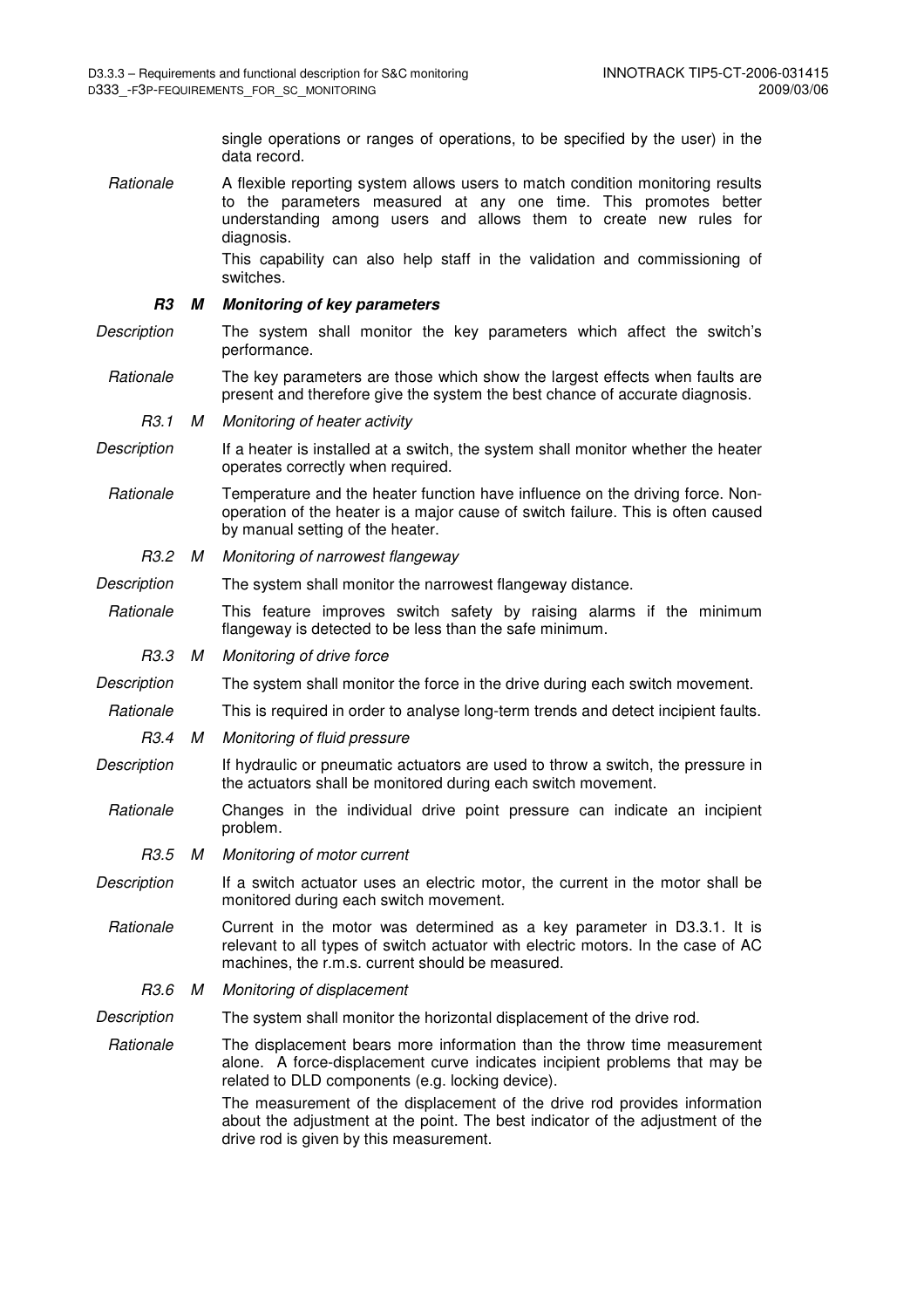| R3.7 M             |   | Monitoring of end position                                                                                                                                                                                                                                                                                                                                                                                                                       |
|--------------------|---|--------------------------------------------------------------------------------------------------------------------------------------------------------------------------------------------------------------------------------------------------------------------------------------------------------------------------------------------------------------------------------------------------------------------------------------------------|
| Description        |   | The system shall continuously monitor the state of each end position detector.                                                                                                                                                                                                                                                                                                                                                                   |
| Rationale          |   | By monitoring each detector separately, detector faults can be isolated<br>quickly, reducing the time maintainers need to correct them.                                                                                                                                                                                                                                                                                                          |
| R3.8               | М | Monitoring of acceleration levels                                                                                                                                                                                                                                                                                                                                                                                                                |
| Description        |   | The system shall continuously monitor acceleration levels at a suitable<br>location on the switch.                                                                                                                                                                                                                                                                                                                                               |
| Rationale          |   | The effects of vibration are not completely understood, but it is likely to be a<br>key factor in the failure of switches. When more data have been gathered, it<br>will become possible to draw useful conclusions on how vibration affects the<br>operation of a switch.                                                                                                                                                                       |
| R3.9               | М | Monitoring of the switch blade temperature                                                                                                                                                                                                                                                                                                                                                                                                       |
| Description        |   | The system shall continuously monitor the temperature of the switch blade on<br>the switch.                                                                                                                                                                                                                                                                                                                                                      |
| Rationale          |   | The temperature around the switch has a large effect on the operation of the<br>switch. Monitoring of the temperature will help users tell the difference<br>between mechanical faults on the switch and poor performance due to<br>extreme temperatures.                                                                                                                                                                                        |
|                    |   | The measurement of the rail temperature helps the maintenance team to know<br>the length variation of the blade. In some infrastructures a high temperature<br>implies that adjustment of the components of the turnout (e.g. locking devices)<br>is needed.                                                                                                                                                                                     |
| R <sub>3</sub> .10 |   | Monitoring of air temperature                                                                                                                                                                                                                                                                                                                                                                                                                    |
| Description        |   | The system shall continuously monitor the air temperature in the vicinity of the<br>switch.                                                                                                                                                                                                                                                                                                                                                      |
| Rationale          |   | The measurement of air temperature and humidity is important to adjust the<br>signal processing. For example the throwing force is linked to these values.                                                                                                                                                                                                                                                                                       |
| R3.11              |   | Monitoring of shocks at crossing nose                                                                                                                                                                                                                                                                                                                                                                                                            |
| Description        |   | The system shall continuously monitor, in all three axes, the acceleration at<br>the crossing nose.                                                                                                                                                                                                                                                                                                                                              |
| Rationale          |   | Measurement near the crossing nose may be useful to estimate replacement<br>time.                                                                                                                                                                                                                                                                                                                                                                |
|                    |   | The measurement of the shocks on the frog may aid in the assessment of the<br>condition of the check gauge (distance between the check rail and the frog of<br>the crossing). This safety value is usually measured on site several times a<br>year and the check rail is a component which needs to be replaced. The<br>replacement of the check rail is related to the train traffic and in some<br>infrastructures it is replaced every year. |
| R4                 | М | Data measurement and storage                                                                                                                                                                                                                                                                                                                                                                                                                     |
| Description        |   | The system shall create secure permanent records of all parameters<br>monitored and make them available to users.                                                                                                                                                                                                                                                                                                                                |
| Rationale          |   | Historical data can be of use in creating new rules for automatic fault<br>diagnosis and can aid users' understanding of the switch's operation.                                                                                                                                                                                                                                                                                                 |
| R4.1               | М | Remote data access                                                                                                                                                                                                                                                                                                                                                                                                                               |
| Description        |   | The system shall allow remote access to data records.                                                                                                                                                                                                                                                                                                                                                                                            |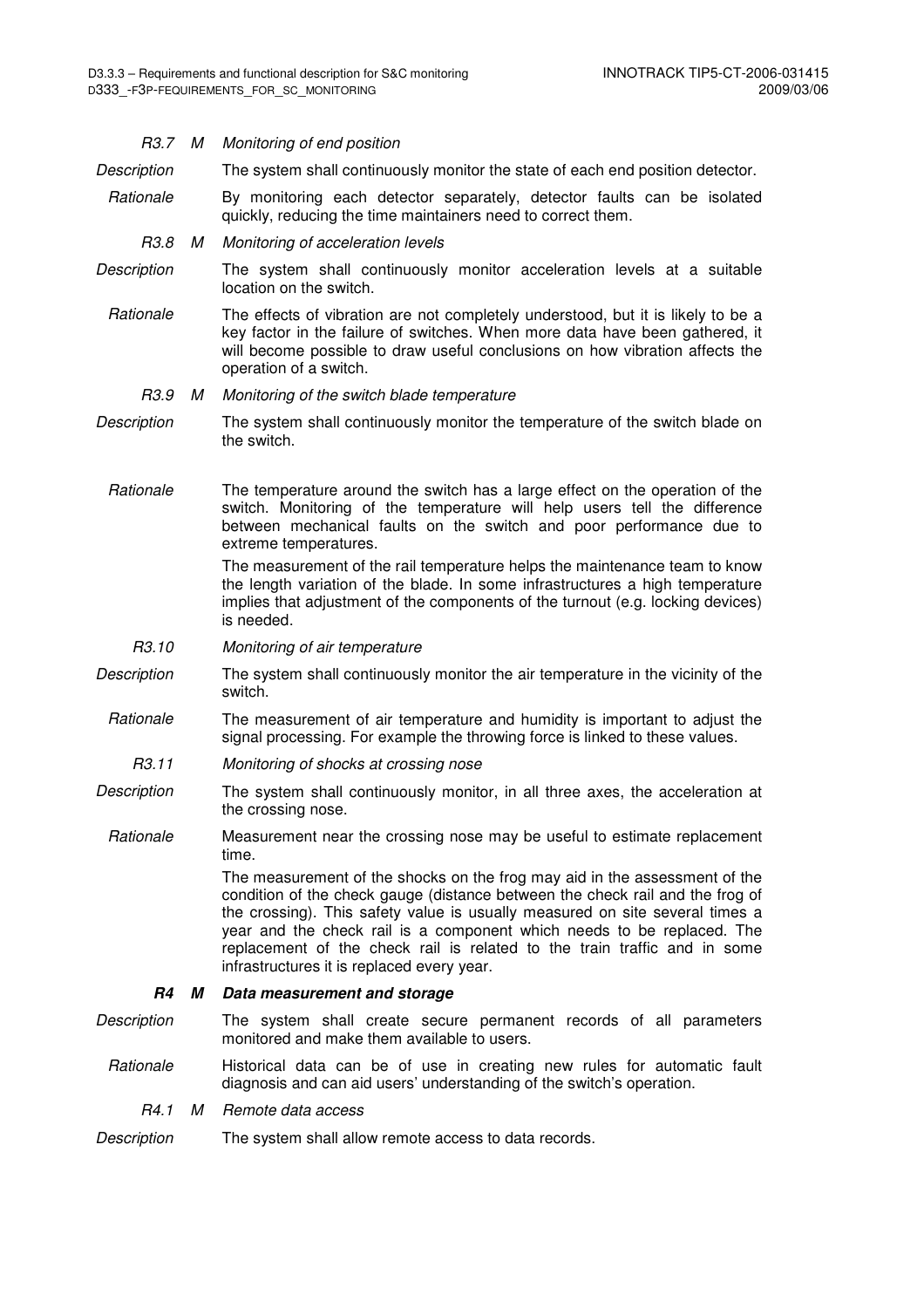Rationale This eliminates the need for users to be in the same physical location as the database server.

R4.2 Remote notification

- Description The system shall automatically notify nominated users when significant changes in switch conditions are detected.
- Rationale This adds flexibility and means the staff with responsibility for organising maintenance can attend to their duties in many locations and still be informed when faults occur.
	- R4.3 M Data export format
- Description The system shall be capable of exporting measured data and condition monitoring results to a standard file format.
- Rationale A standard file format allows data to be operated on by programs from different developers and for diverse purposes.
	- R4.4 M Data export configurability
- Description The system's output interface shall be configurable to allow exports to other file formats.
- Rationale This allows the data to be exported for use in existing programs, increasing the usability of the data. For example, data could be exported to databases such as MS Access or business management systems such as SAP. Existing IT systems may not always be compatible with the standard output of the monitoring system, so tailor-made output is desirable.
	- R4.5 M Calibration of sensors
- Description The system shall allow recalibration of sensors by maintainers at the switch site, using portable electronic devices.
	- Rationale Replacement of defective sensors makes the new calibration or at least the test mandatory. This requirement ensures that the monitoring system supports this function.
		- R4.6 M Expandability
- Description The system shall be capable of handling additional sensors without degradation in performance.
- Rationale Other sensors may be available in the future (e.g. image processing sensors)

#### **R5 M Construction of hardware and wiring**

- Description All system components installed on or near the railway shall conform to the requirements of EN 50125-3 (Railway applications. Environmental conditions for equipment. Equipment for signalling and telecommunications).
- Rationale The requirements in this standard will ensure that the system can withstand the railway environment.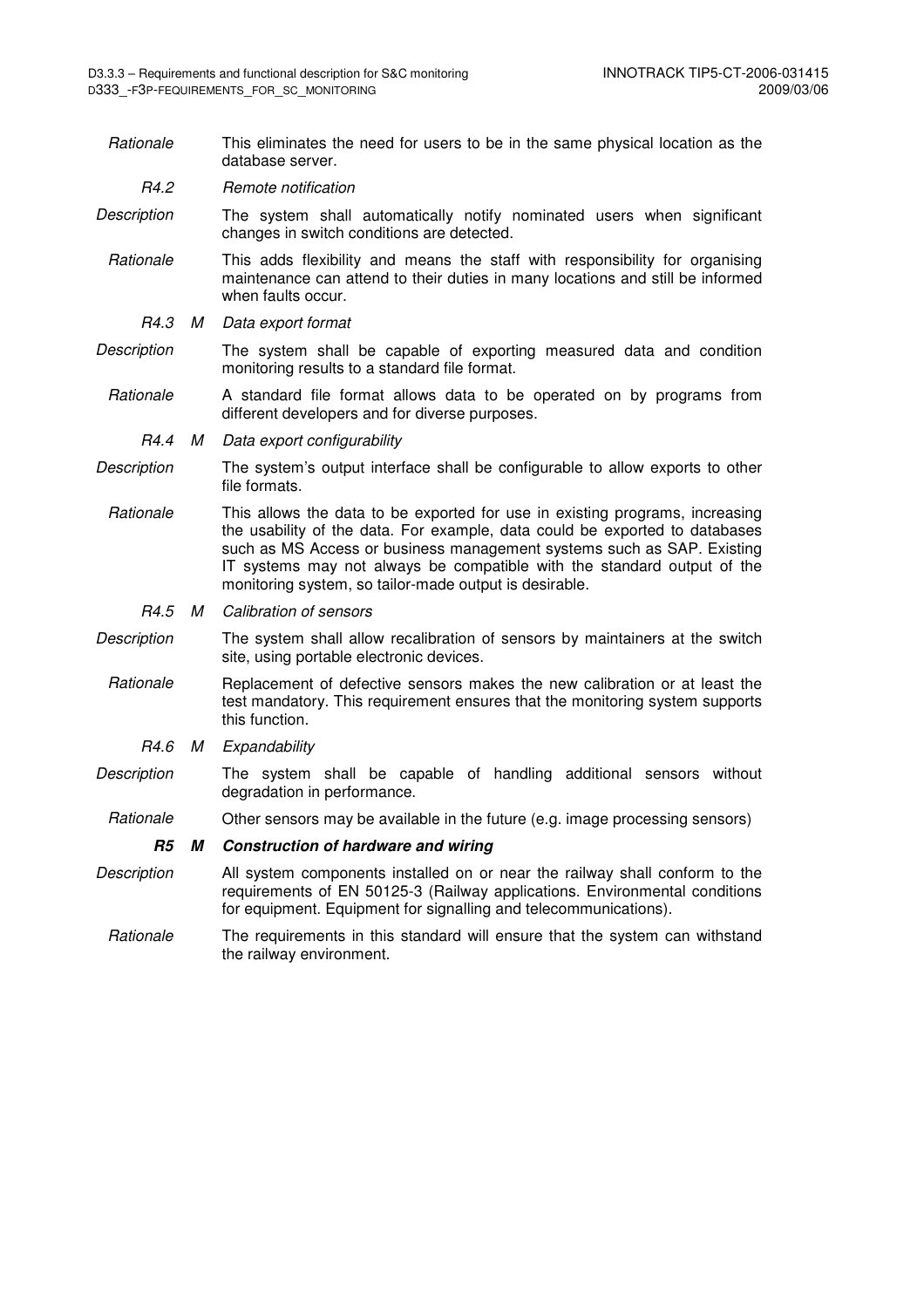## 5. Functional description of monitoring systems

## 5.1 Functional representation of systems

### 5.1.1 The functional context

Before trying to understand the functions of the monitoring system, it is important to understand the **functional context** of the monitoring system.

The functional context is the functional representation of the world in which the monitoring system exists. This consists of the function of the system as a whole, and the functions of anything which is expected to interact with the system. This includes users, any external systems to interact with the system under consideration, and also any environmental factors (for example, any equipment on the railway will be subject to the rigours of the railway environment, which may include shock, vibration, electromagnetic interference, audio noise, water, dust and vandalism).

### 5.1.2 Functional flow block diagrams

The system can be drawn in its functional context using an Enhanced Functional Flow Block Diagram (EFFBD). Functions from different external sources are shown on separate lines, labelled with the name of the system they represent.

Inputs and outputs of the system under consideration are represented in EFFBDs as **items**. Items are highlevel views of inputs and outputs, and they will be decomposed in section 0 to show individual inputs and outputs of interest.

The flow of the system is the sequence in which functions operate. The direction of the flow in these diagrams is from **left** to **right**. Parallel branches indicate functions which are performed at the same time.

## 5.2 The functional context for S&C condition monitoring

Figure 2 shows the functional context of a generalised S&C condition monitoring system. The external streams considered are **users**, the **switch**, and the **rest of the railway**. This represents the fact that we expect the monitoring system to function correctly when subject to all types of railway environmental interference that can be experienced under normal conditions.

The **user** is shown performing two main functions: observing the normal output of the monitoring system i.e. alerts for faults and required maintenance (**EXF1.1**), and requesting reports of data stored in the monitoring system (**EXF1.2**). An example of a report requested in this way might be the user asking for the force waveforms measured during the last five switch throws.

The **switch** is modelled with two functions: waiting for throw commands (i.e. the steady state, where the monitoring system is expected to continuously monitor parameters such as temperature, humidity, vibration from passing trains and detection signals) and throwing the switch (where, in addition to the continuous parameters, we expect the monitoring system to record throw parameters in the actuator, such as current and force).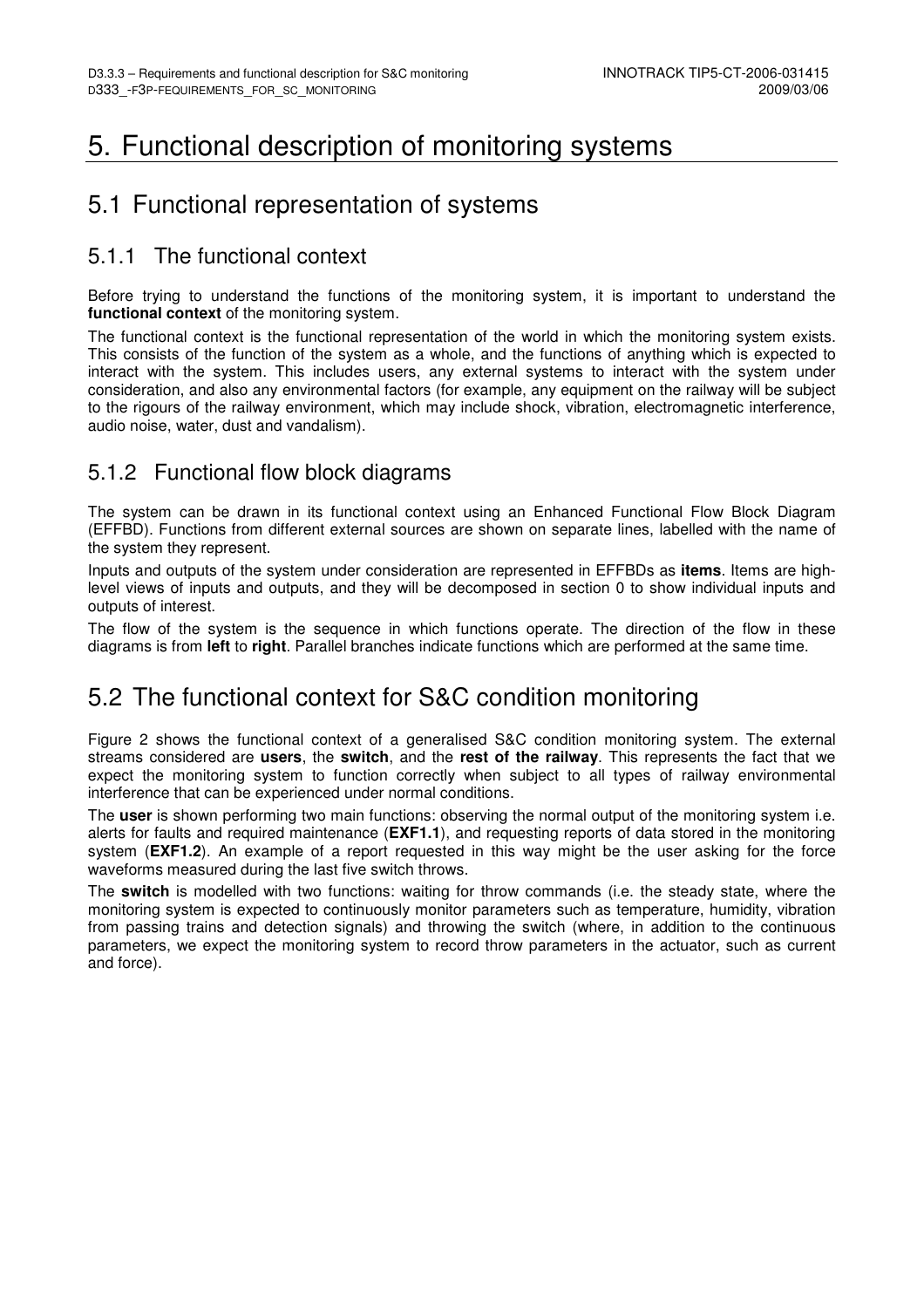

**Figure 2 - Functional context for a generalised S&C monitoring system**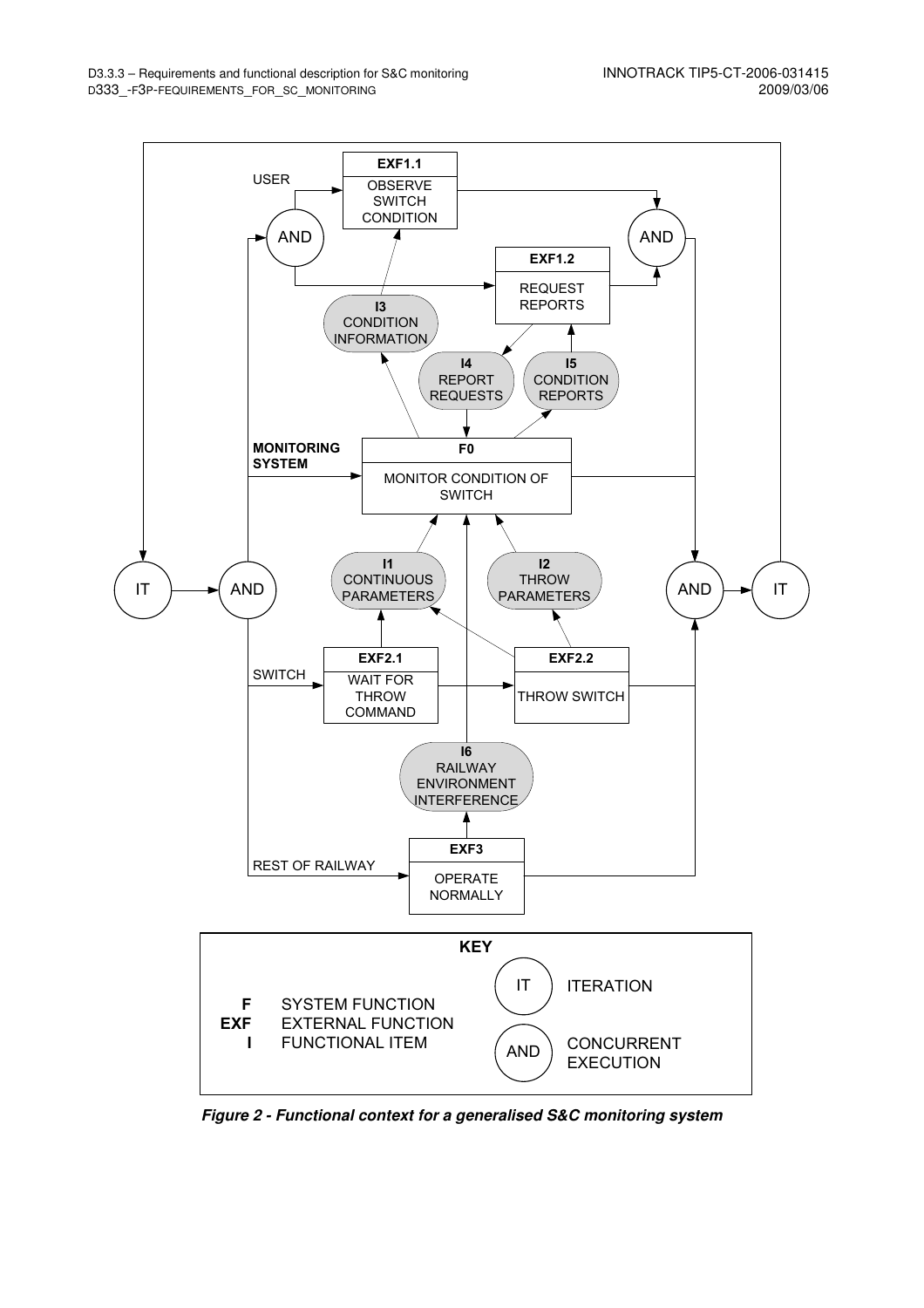| Item ID      | <b>Description</b>                                 |
|--------------|----------------------------------------------------|
| $\mathbf{I}$ | <b>Continuous parameters</b>                       |
| 11.1         | End position detection lines                       |
| 11.2         | Heater operation                                   |
| 11.3         | <b>Vibration levels</b>                            |
| 11.4         | Narrowest flangeway                                |
| 11.5         | Acceleration at crossing nose                      |
| 11.6         | Temperature                                        |
| 11.7         | Humidity                                           |
| 12           | <b>Throw parameters</b>                            |
| 12.1         | Drive force                                        |
| 12.2         | Displacement                                       |
| 12.3         | Motor current                                      |
| 12.4         | Drive fluid pressure                               |
| 13           | <b>Condition information</b>                       |
| 13.1         | Increased drive force alert                        |
| 13.2         | Incipient fault alert                              |
| 13.3         | Switch condition                                   |
| 13.4         | Maintenance dates                                  |
| 14           | <b>Report requests</b>                             |
| 4.1          | Request number of operations since last inspection |
| 14.2         | Request custom parameters report                   |
| 14.3         | Request custom condition report                    |
| 15           | <b>Reports</b>                                     |
| 15.1         | Number of operations since last inspection         |
| 15.2         | Custom parameters report                           |
| 15.3         | Custom condition report                            |
| 16           | Railway environment interference                   |
| 16.1         | Shock                                              |
| 16.2         | Vibration                                          |
| 16.3         | Electromagnetic radiation                          |
| 16.4         | Water                                              |
| 16.5         | Dust                                               |
| 16.6         | Vandalism                                          |
| 16.7         | Maintenance actions                                |

 **Table 1 - Level 1 decomposition of functional items in the system context Functional item decomposition**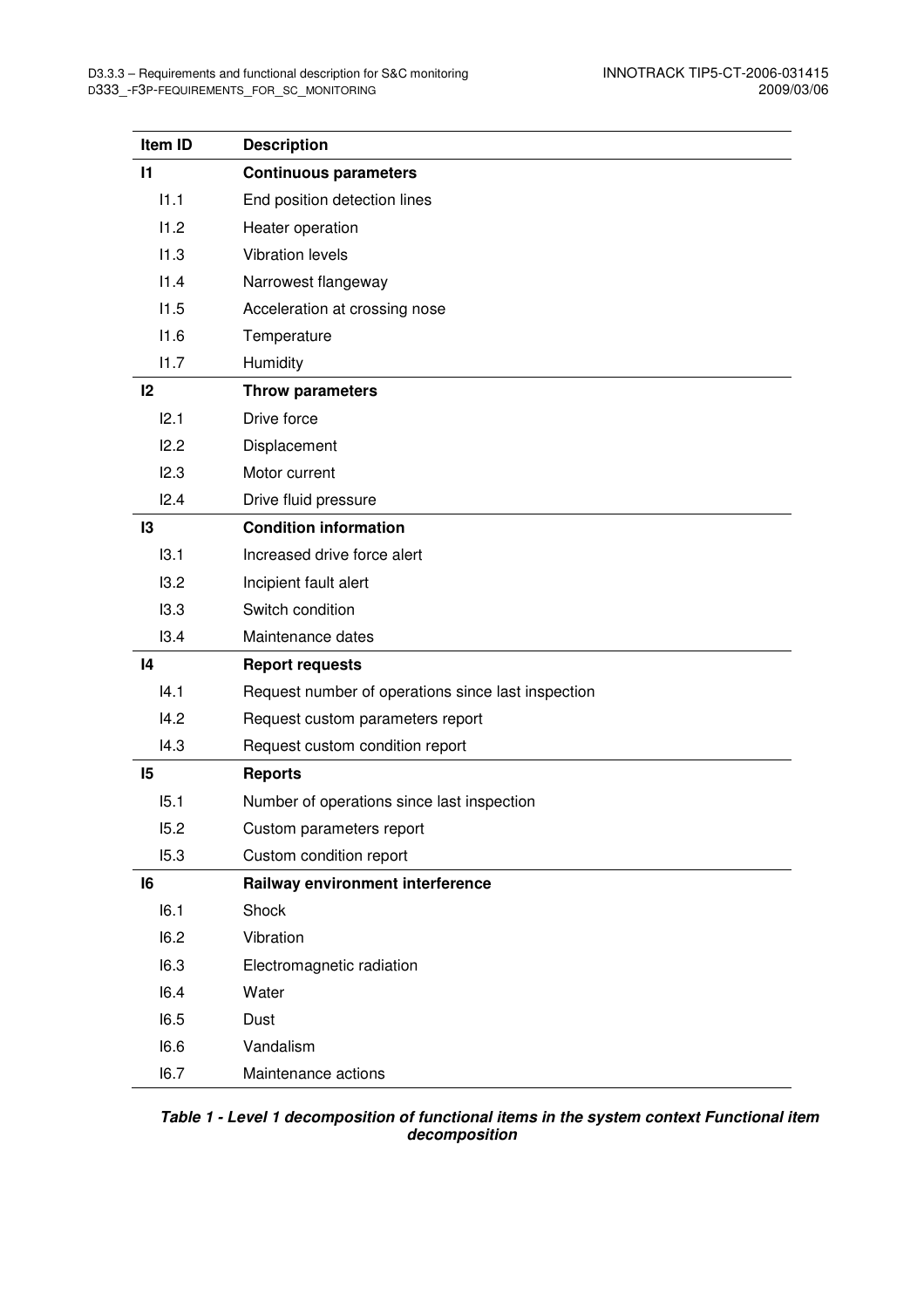Using our knowledge of the requirements and the environment, the items in Figure 2 can be decomposed into more meaningful inputs and outputs. Each item in Table 1 has been decomposed from level 1 to level 2 and the result is a more useful representation of all the signals and parameters that we have specified for measurement.

It is clear from an initial examination of these items that they can be decomposed further. However, this is a task for the system designer and is not necessary in this document.

## 5.3 First-level decomposition of the monitoring system

The requirements and our understanding of the functional context should provide us with enough information to construct a first-level decomposition of the function of the system.

This should aid the system designer's understanding of how the system works because in order to draw the EFFBD for a decomposed function, the engineer must fully understand how that function works. Therefore, it forces questions to be asked which might otherwise go unanswered – and important issues may not come to light before it is too late to make changes.

Figure 3 is an EFFBD of the level 1 decomposition of the system's functionality. It is essentially a close-up of the inside of the **F0** box from Figure 2. Here we can see the different types of monitoring carried out, and the data storage. Note also that there are now three new functional items which are contained within the function of the system – measurements of the parameters, and the stored data, which is used when constructing reports.

This diagram can be used as a starting point for discussions about the structure of a system and can be refined by further decomposition during the system design process.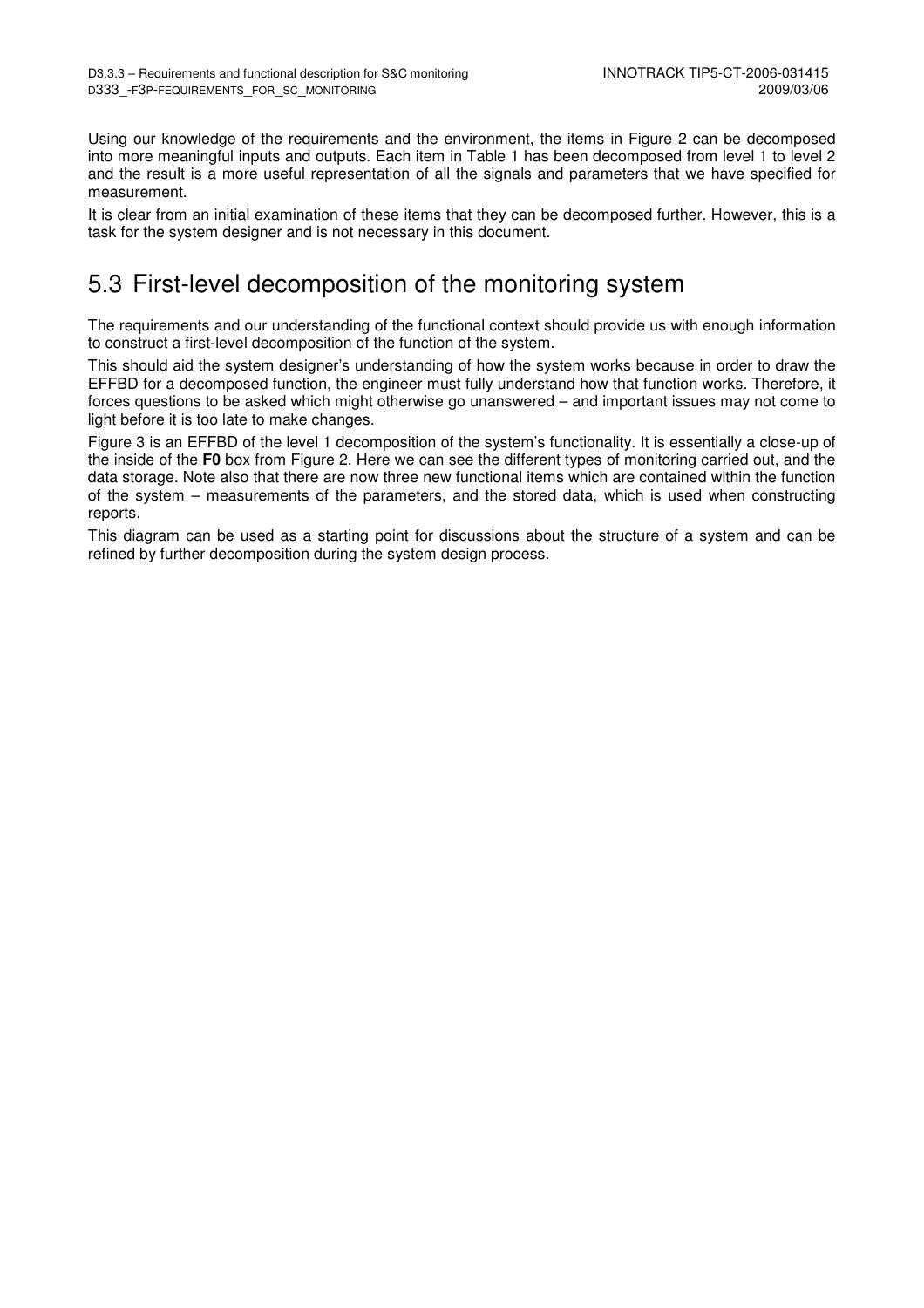

**Figure 3 - Level 1 enhanced functional flow block diagram for a general S&C monitoring system**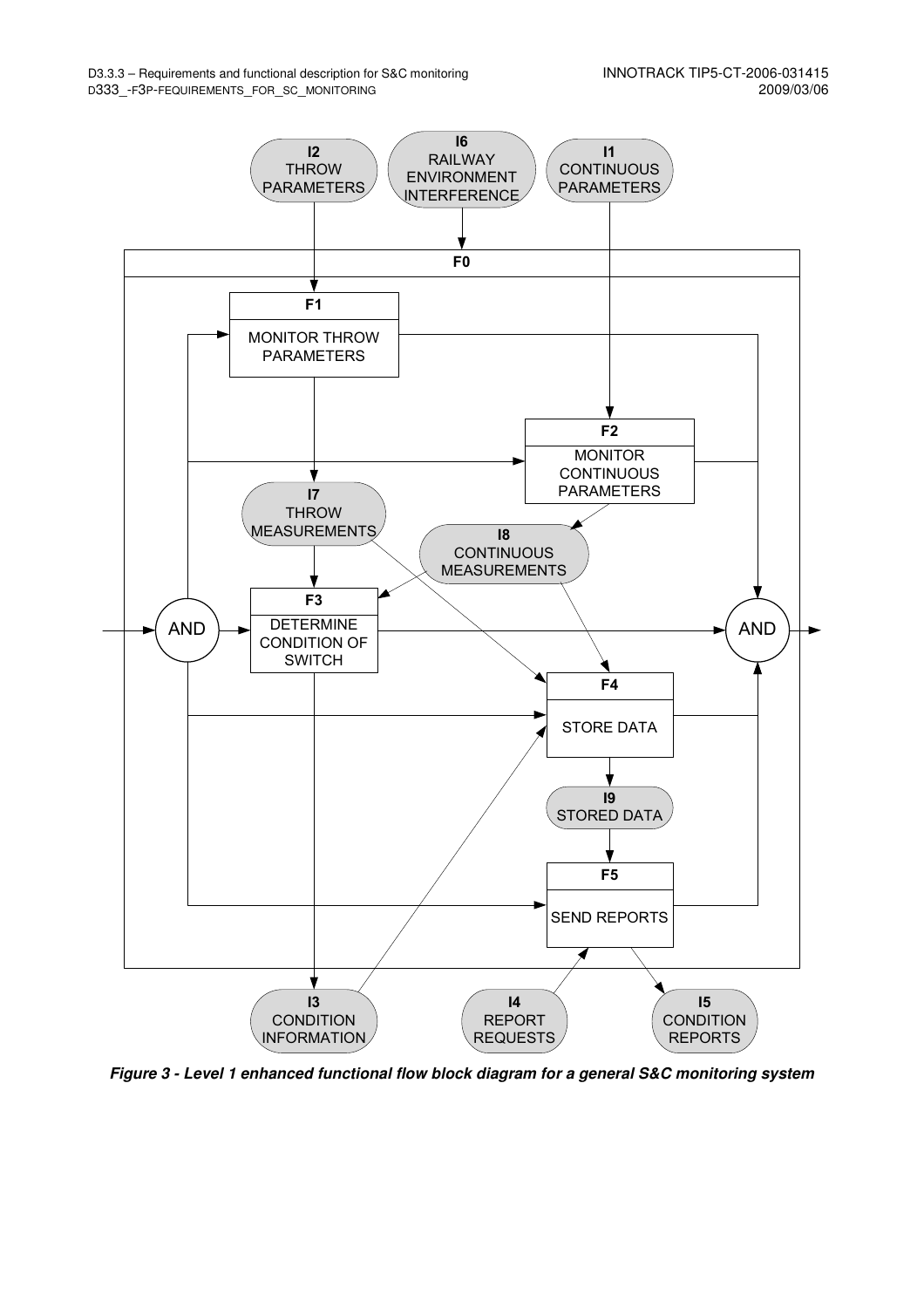## 6. Physical context of the monitoring system

Just as the system can be represented in a functional context, so it can also be represented in a physical context. Figure 4 shows the interfaces which can be expected to be present in a monitoring system for S&C. External components are numbered XCy, and components of the monitoring system are numbered Cx and shaded in grey.

This diagram shows how a monitoring system can be included in a signalling system, providing that the network allows for the prioritisation of traffic so that safety-critical messages can take priority over monitoring messages. The Industrial Ethernet interface has this capability and therefore it is specified for monitoring systems in this document.

It is important to note that some sensors must be non-invasive in order to maintain safety integrity. The most obvious example is that detection lines must be monitored without detriment to their function in the signalling system. This must be kept in mind when sensors are specified.

**NB: This diagram does not represent a perception of the current structure of signalling systems. It is an indication of one future possible topology and is similar to the structure described in D3.2.4/3.3.5 for the Innotrack switch demonstrator, except that the control of switch throwing functions and monitoring functions has been separated into two components.** 

Figure 5 gives examples of the sensors which can be incorporated into a S&C monitoring system and their relative locations in the switch.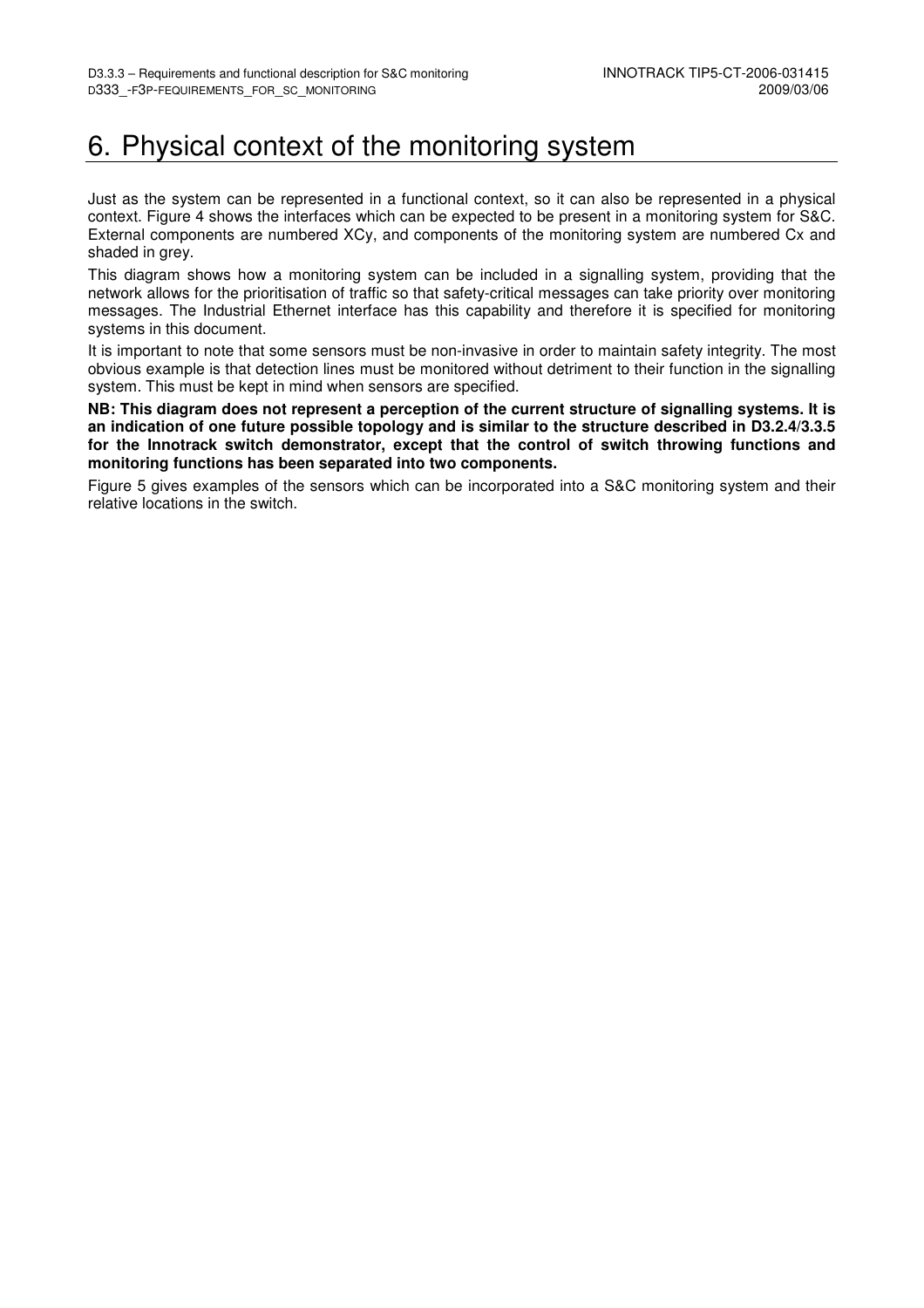

**Figure 4 - Physical context of the S&C monitoring system**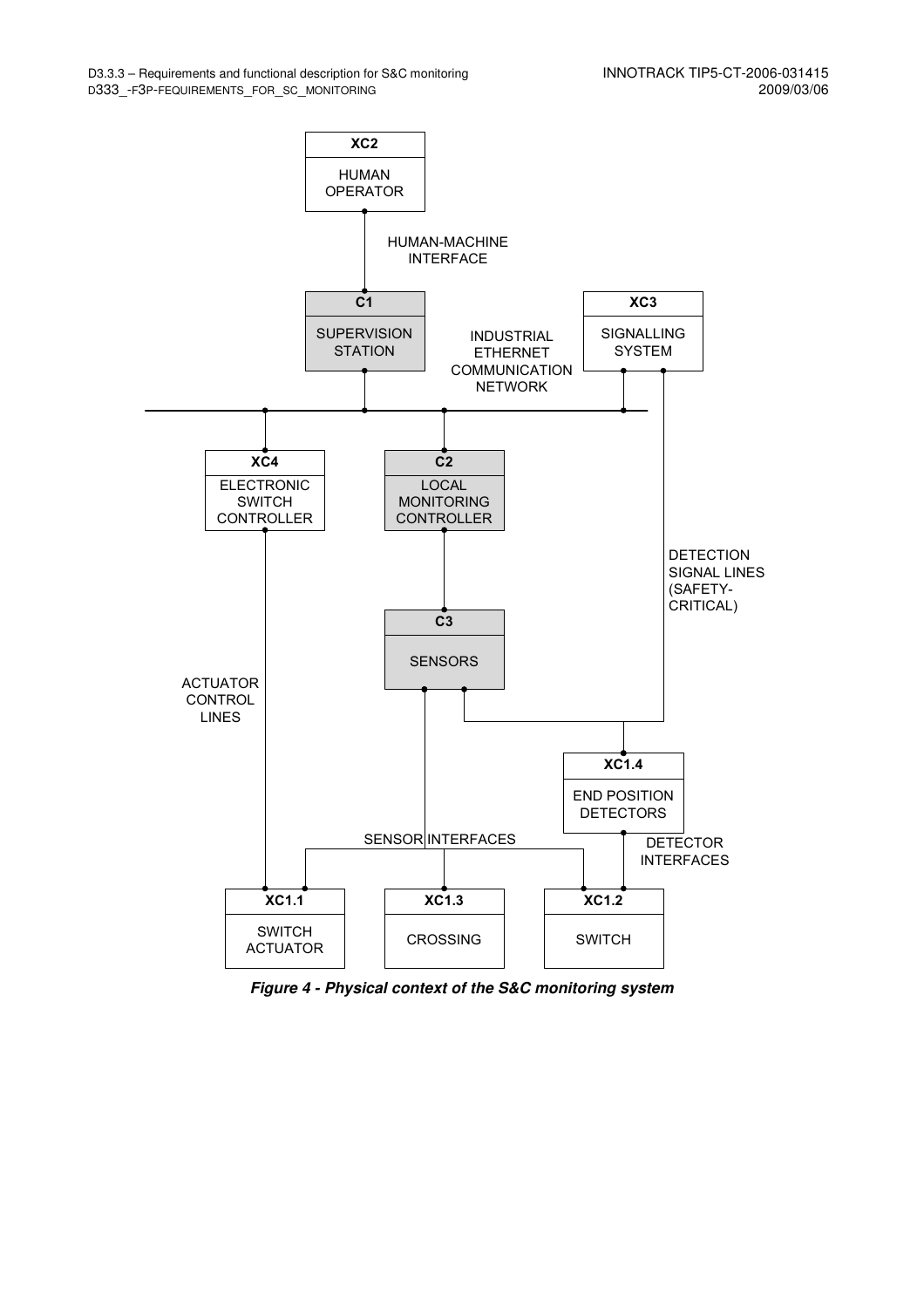

**Figure 5 – Detailed S & C sensor configuration (source VAE)**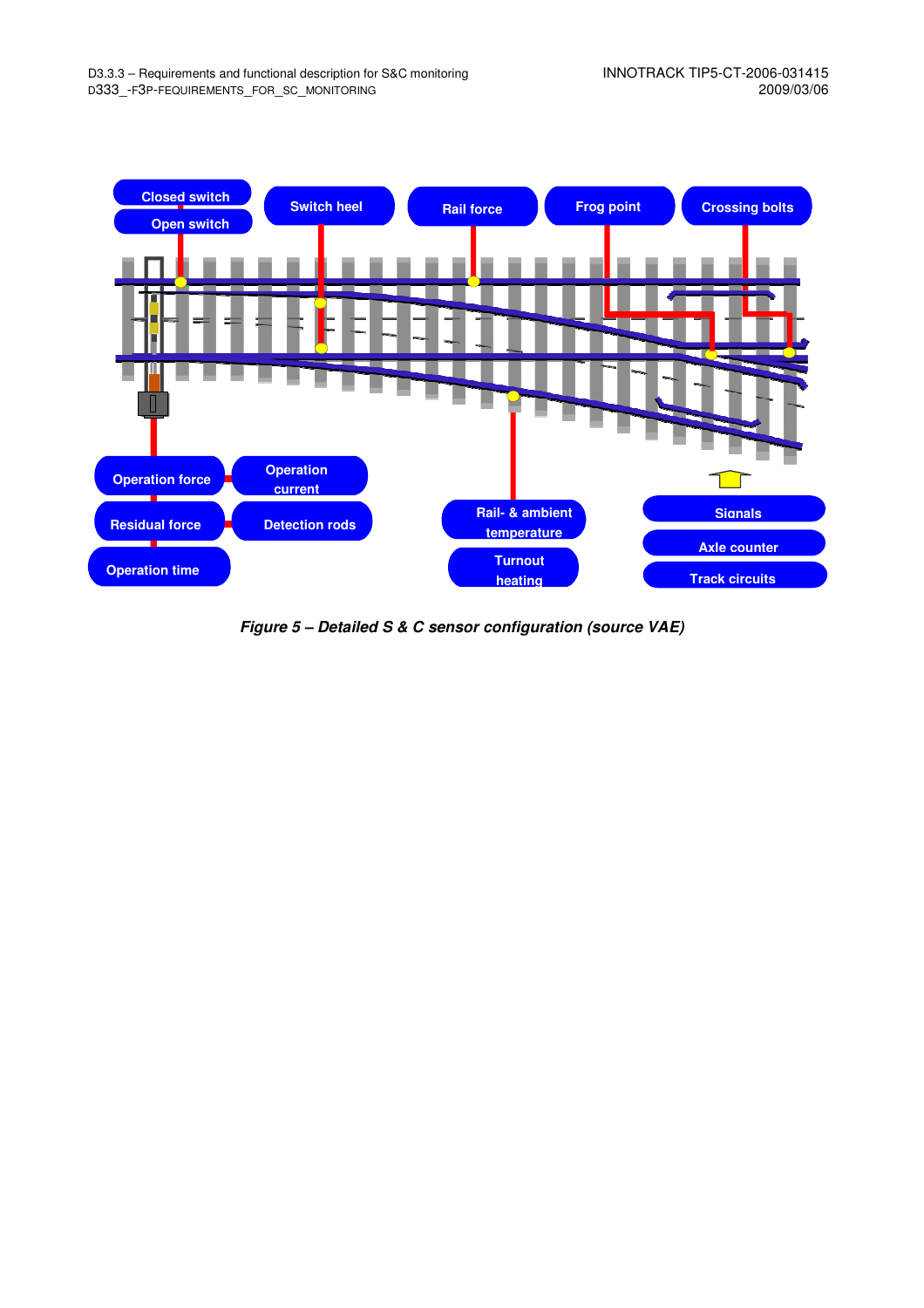# 7. Conclusions

In this document, the general requirements and functional structure of future S&C monitoring systems have been presented.

The work done here is intended as a starting point for the standardised design of monitoring systems for S&C.

For further information on systems engineering techniques such as functional analysis, the reader is directed to the book "Systems Engineering and Analysis" by B.S. Blanchard and W.J. Fabrycky, published by Prentice Hall, ISBN 0-13-135047-1.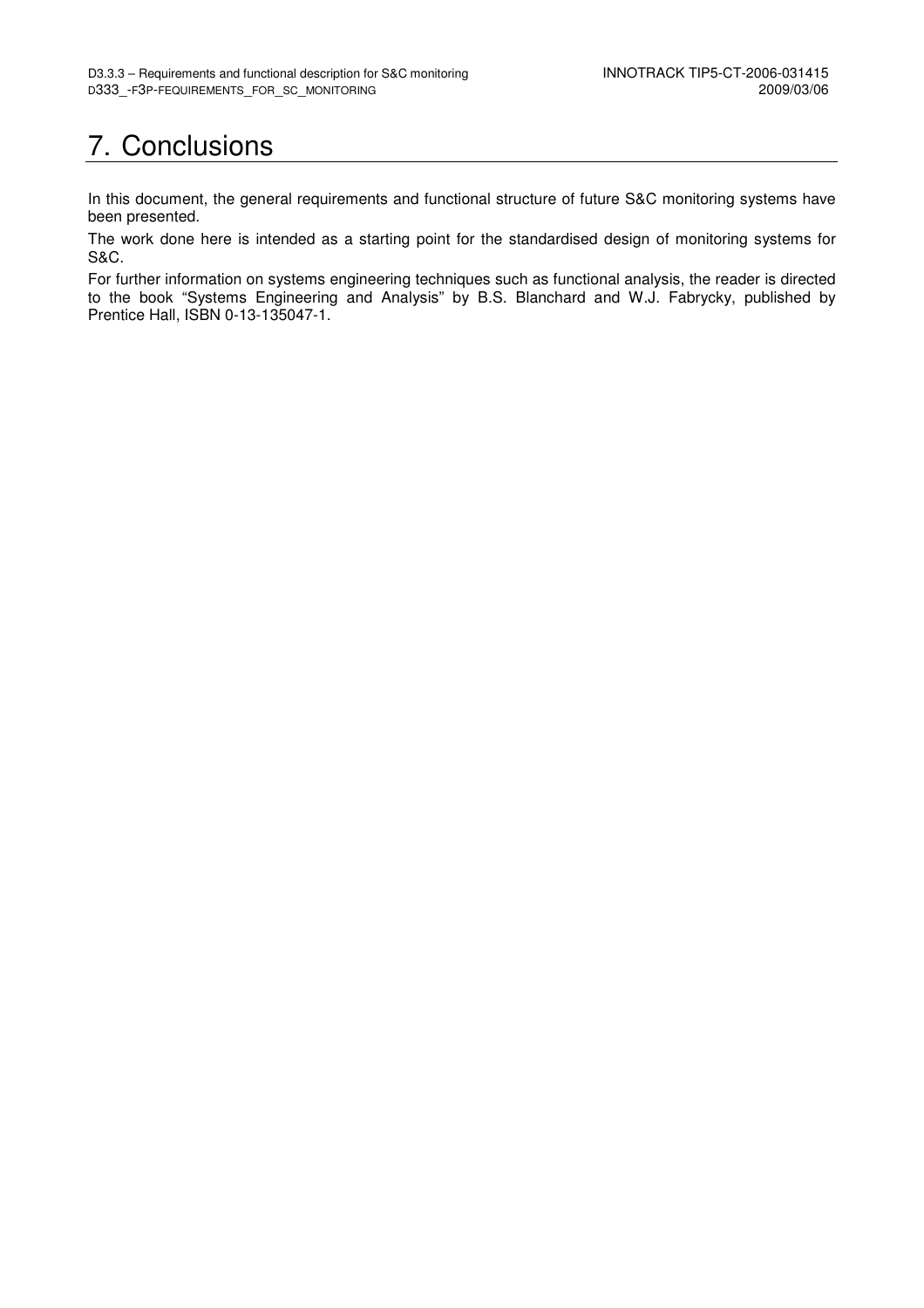## 8. Annex – Maintenance and inspection details for S&C

## 8.1 DB Safety inspection of Switches and Crossings

### **Outline**

The inspection includes the whole area of the S&C from or until the joints of the normal rail. The following subsystems are checked:

- 1. Track components:
	- a. Track
	- b. Rail
	- c. Sleeper
	- d. Fasteners
	- e. Joints
	- f. Ballast
	- g. Switch blade
	- h. Frog
	- i. Check rail
- 2. Signalling components:
	- a. Actuation system
	- b. Locking device
	- c. Point machine

Switch blade position detector

- d. Sliding chairs / blade rollers
- 2. Heating components:
	- a. Heating device
	- b. Track components:

### **Track inspection**

The frequencies of track inspections are related to the line speed and are shown in the following table.. Purpose of the inspection is the observation of deterioration and recognition of damages.

| Speed range (km/h) | Inspection period |
|--------------------|-------------------|
| < 120              | 6 months          |
| 120-160            | 4 months          |
| 160-230            | 3 months          |
| >230               | 2 months          |

### **Table 2 - DB track inspection frequencies**

### **Actuation system**

The minimum flangeway in switches must be large enough (safety critical).

All pins and safety plates are checked to see that they are well fastened (safety critical).

All screws and screw nuts are tightened (safety critical).

The rods are checked to make sure they are well adjusted, and have no cracks. The bolts are checked for tightness (safety critical).

The detection rods are checked to make sure they are well adjusted and all bolts are correctly tightened (safety critical).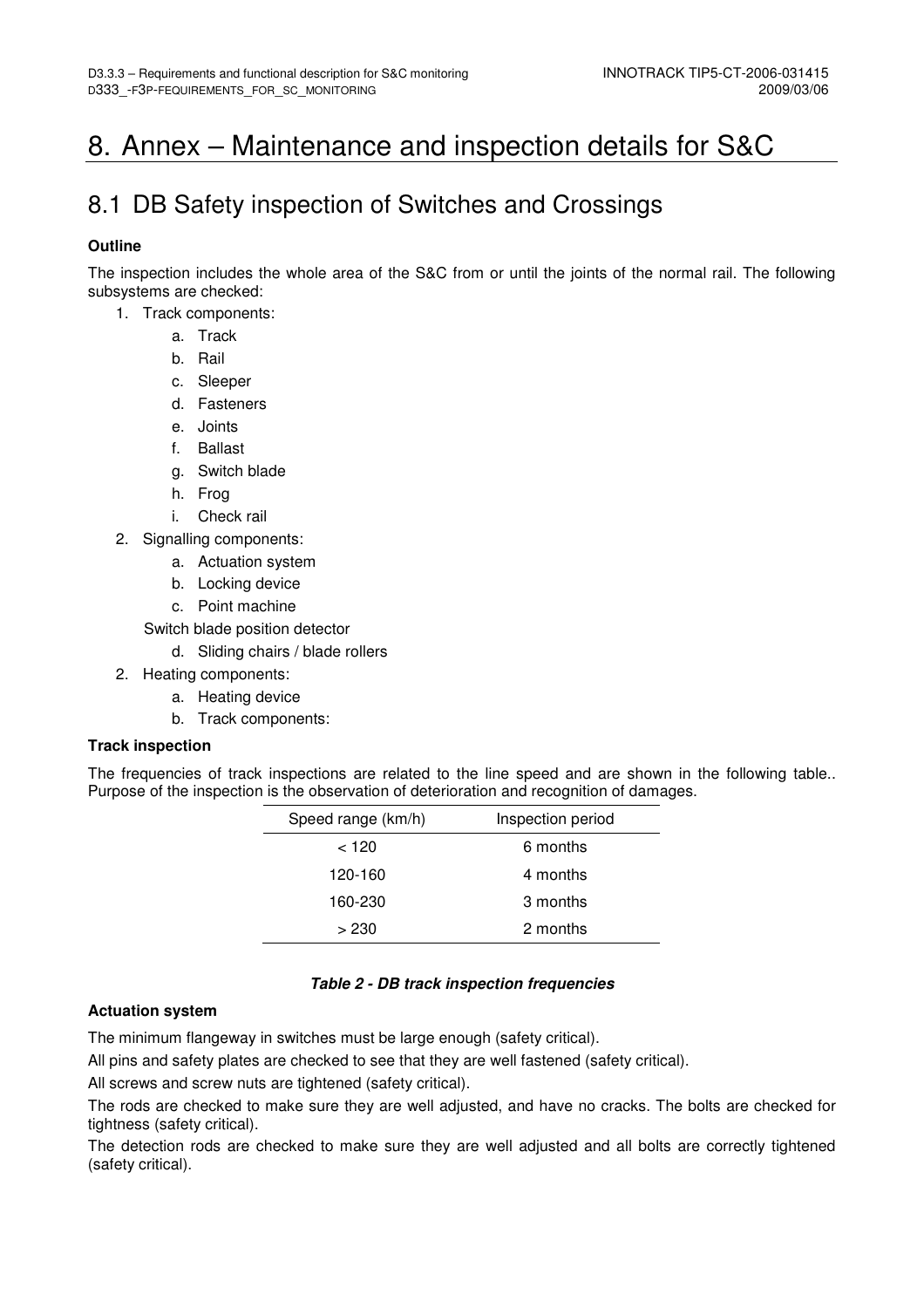The residual stress in the switch rails must be within limits (safety critical).

The joints of the backdrive rods are checked for adequate lubrication.

The throw resistance is checked to make sure it is within limits.

The fastenings of the actuator foundation(s) are checked to ensure they are secure (safety critical).

### **Locking device**

The locking devices are checked with a 4 mm probe to ensure they are well adjusted (safety critical).

The drive rod displacement and overlap must be within limits (safety critical).

The components of the locking devices have to be ok (safety critical).

All bolts and screws have to be tightened and not loose, all pins well done (safety critical).

### **Point machine**

The fastening on the foundation must be secure (safety critical).

The driving rods are checked to ensure they are well adjusted (safety critical).

No visible cracks on the actuator or the foundation are accepted.

The interior of the actuator is checked for being clean and dry, for wear/damage and cracks on gears and other moveable details. There must be no loose objects inside the actuator.

All screws and screw nuts have to be tightened (safety critical).

The detecting rods are checked to ensure they are

- operative (safety critical)
- well adjusted (safety critical)
- in good condition.

The throwing force must not exceed the limit (safety critical).

The wires inside the point machine are checked to ensure they are in good condition (safety critical).

The electrical contacts and switches are checked to ensure they are in good condition.

All places where there is protection to avoid for water to come in shall be in good condition (in capsulation and so on).

The cover of the point machine is checked to ensure it fits correctly.

The marking of the object and a description of the wiring are checked to ensure they are in place.

The earthing is checked to ensure it is in good condition.

### **Switch blade position detector**

The fastening on the foundation is checked to ensure it is secure (safety critical).

The interior of the detector is checked to ensure it is clean and dry and for wear/damage.

All screws and screw nuts are tightened (safety critical).

The wires inside the position detector are checked to ensure they are in good condition (safety critical).

All seals are checked to ensure they are in good condition.

The detecting rods are checked to ensure they are well adjusted (safety critical).

The electrical contacts and switches are checked to ensure the signalling voltages are adequate (safety critical).

Electrical contacts are tightened and wires checked to make sure they are in good condition.

The earthing is checked to ensure it is in good condition.

The cover of the position detector is checked to ensure it fits correctly.

### **Slide chairs / blade rollers**

Slide chairs are checked to ensure they are clean. Rollers are adjusted so the switch blade is lifted when it is moved. No metal objects that can cause a short circuit should be in this area.

The fastening of the rollers is tightened.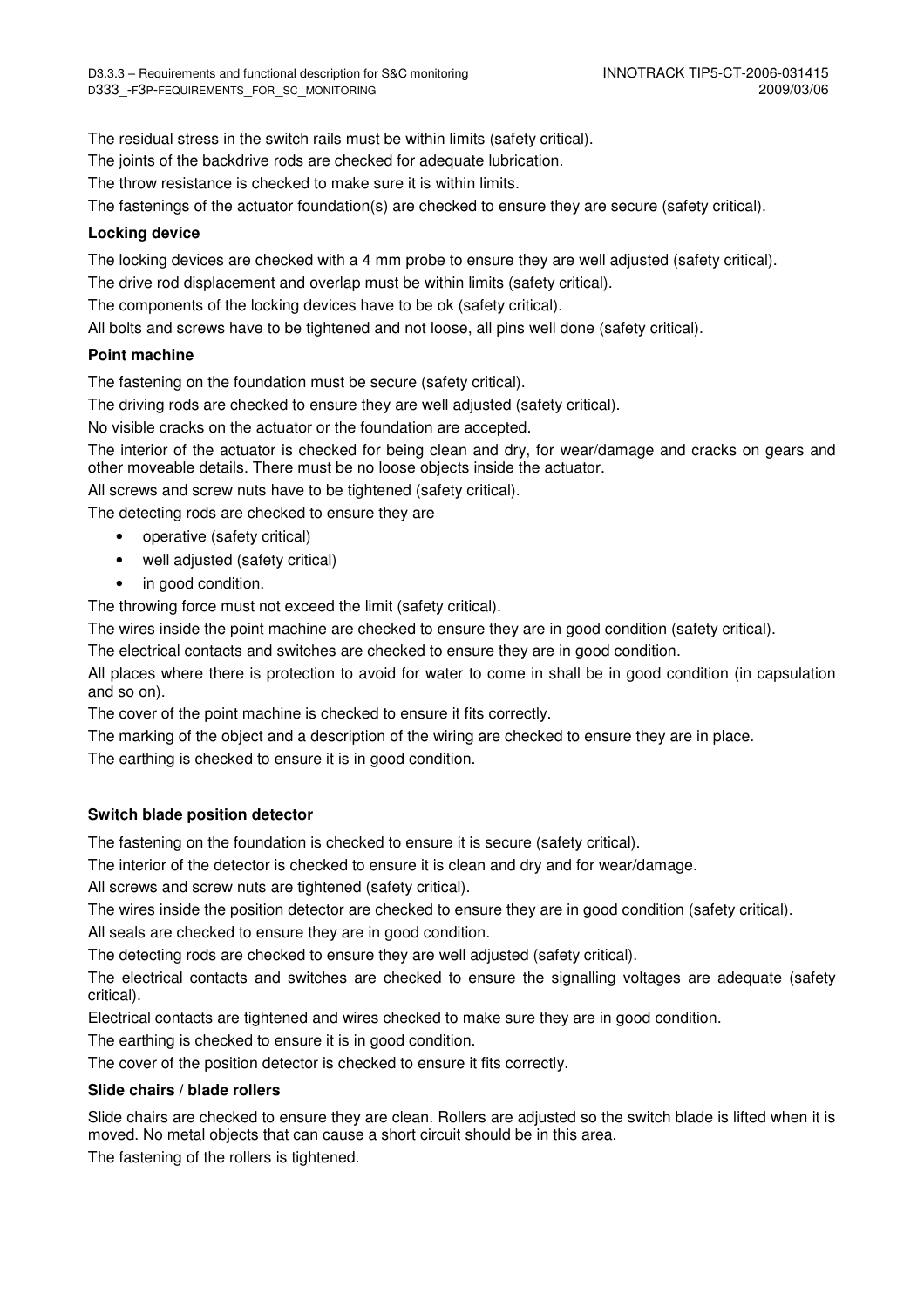Slide chairs of S&C without rollers are checked to ensure they are clean and well lubricated.

### **Service/Maintenance**

The following are lubricated or cleaned as necessary:

- Actuation system with force transmission rods, bolts
- Joints of the backdrive rods
- Driving rods, components of locking device

### **Heating components:**

The heaters are checked to ensure they are working.

The electronic controls are checked to ensure that heater failure raises the correct alarms.

The earthing is checked to ensure it is in good condition.

## 8.2 Banverket: Safety inspection of Switches and Crossings

The inspection includes the whole area of the S&C from or until the joints of the normal rail on all three tracks involved (in a simple S&C).

The following subsystems are checked

- Track position
- Rail
- Sleeper
- Fasteners
- Joints
- Ballast
- Switch blade
- Frog
- Check rail
- Snow cover
- Actuator
- Switch blade position detector
- Locking device
- Heating device

### **Track position**

This is partly done by a measurement vehicle. So far measurement by vehicles can not take absolute measurement and therefore S&C is in many of the parameters excluded from the failure lists. Manual measurements are taken at certain points where the distances between the rails are recorded.

### **Rail**

Cracks are inspected by ultrasonic NDT equipment. All rails are tested once or twice per year by a NDTtrain. Manual ultrasonic testing is carried out where defects have been detected by the NDT-train or by visual inspection.

Rail is checked by visual inspection to find cracks and follow up the cracks that have been observed previously. All cracks must be classified according to the standards. Rust on the rail is also noted while it will lead to bad electrical contact.

### **Sleeper**

Checks are made for cracks or broken sleepers. The sleepers should be aligned perpendicular to the rail, otherwise the gauge will change.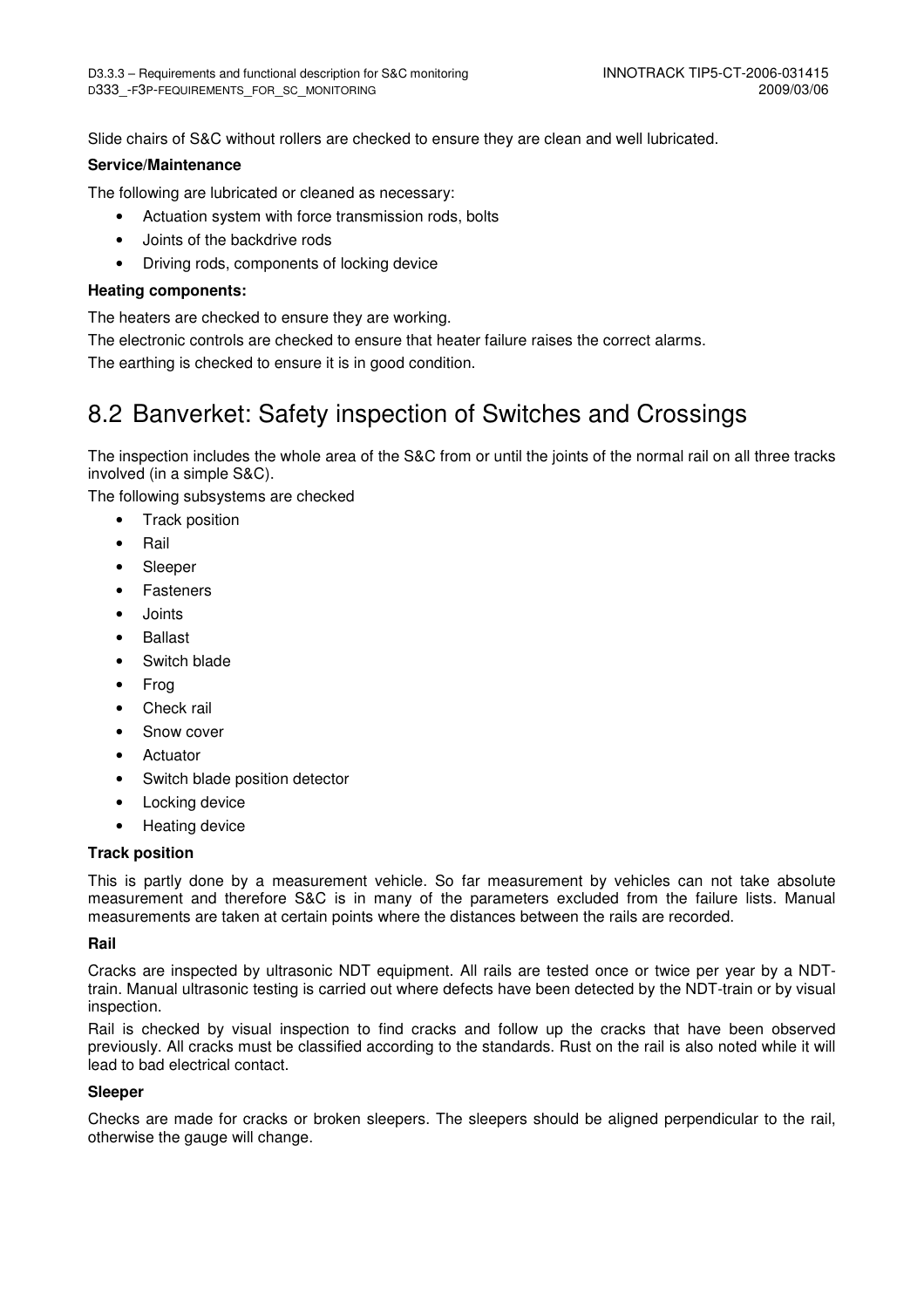#### **Fasteners**

Checks are made for missing fasteners or springs. No more than 4 missing fasteners on 20 sleepers are acceptable. In the switch blade area there should be no missing fasteners. At no place there should be any missing fasteners on both sides. On the rail foot look for marks that indicates movement in the rail.

#### **Joints**

The joints are checked to ensure that there are no cracks in the plate, the bolts are tightened and that the joint is not lower than the rail. For insulated block joints a special check is done that the insulation is OK and that the sleepers are well tamped.

#### **Ballast**

Checks are made to ensure that there is enough ballast to stabilize the track, especially sideways. At line speeds higher that 160 km/h, ballast between sleepers should be  $3 - 4$  cm below the upper sleeper surface.

#### **Switch blade**

Manual force is applied to check for possible movements of the switch rails. Slide chairs should be clean and rollers or ball bearings should be adjusted so the switch blade is lifted when it is moved. No metal objects that can cause a short circuit should be in this area.

The wear of the switch blade is checked against fixed patterns. Patterns for side and height wear are used to show if there is any risk for derailment. These are shown in Figure 6.



### **Figure 6 - Wear measurements for switches. The left and right figures show cases with risk, and no risk of derailment, respectively.**

#### **Frog**

The frog is checked to ensure no nuts or bolts are missing. No visible cracks or damages should be spotted. The bolts for the crossing should be correctly in place. The groove between wing rail and frog should not be blocked by obstacles and the check rail should be mounted correctly.

#### **Check rail**

### **The check rail must be securely bolted. The groove between check rail and support rail must be free from obstacles.Snow cover**

The snow cover must be securely fastened. Drainage must work to avoid water staying on the covers.

#### **Actuator**

No visible cracks on the actuator or the foundation are acceptable. The rods are checked so there are no cracks, and all bolts are tightened.

The earthing is checked to ensure it is in good condition.